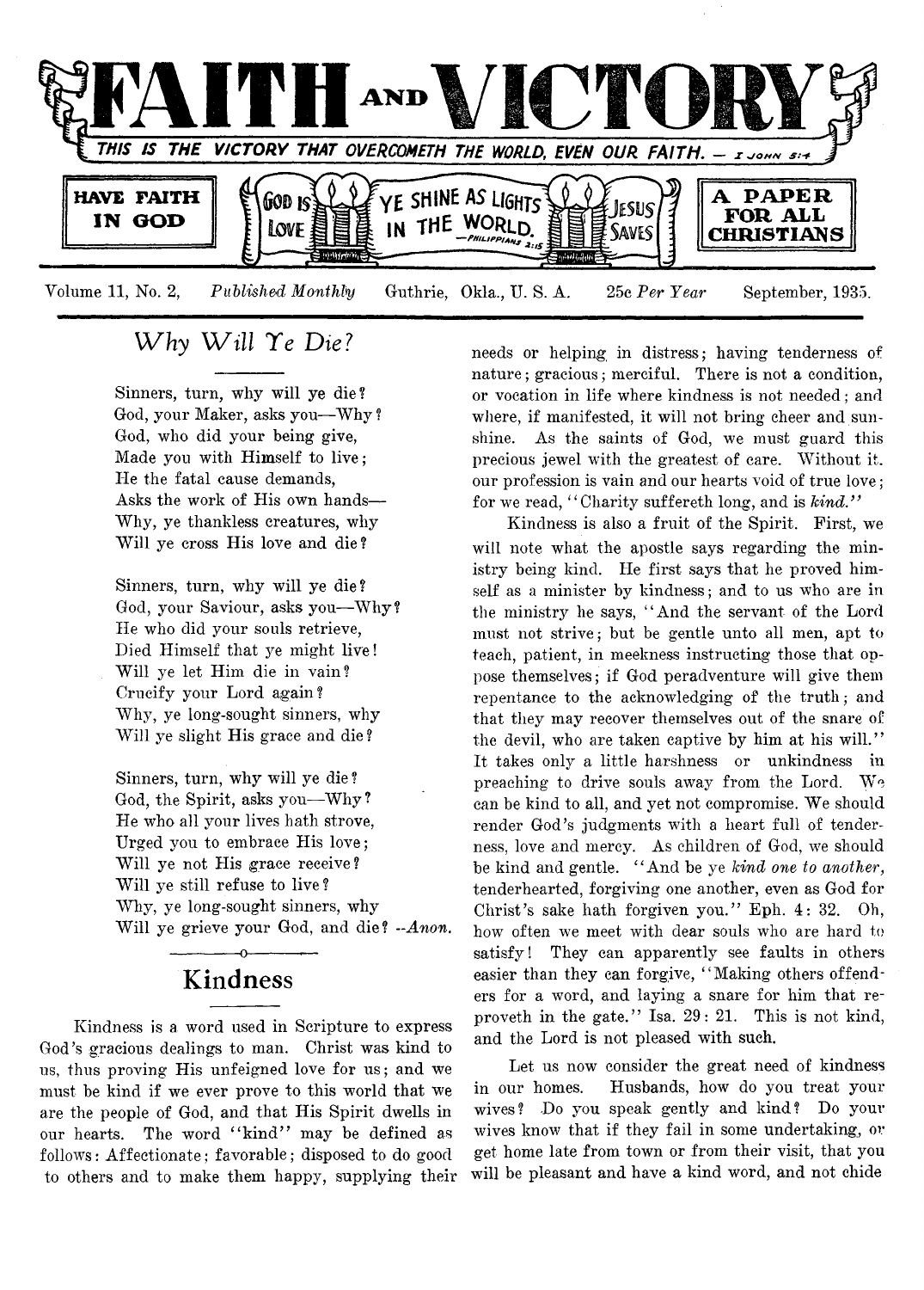or scold? If the children follow your examples, wiL they be kind to one another and to their mothers? Wives, how do you act ? Do you get peevish and cross ? Do you complain about your lot, and because you do not have more to do with, or have you learned to be content with such things as you have? Do you act unkind if husband fails to wash clean before wiping on the clean towel, or, if he does not clean his shoes just as he should before stepping in on your nice, clean floor or carpet? Do you scold a little then? If so, you are not so kind as you should be, and you are far beneath your privileges, and God can not bless you with His refreshing showers, and your prayers are badly hindered. Do you remember that of all saved wives it is said, "She openeth her mouth with wisdom; and in her tongue is the law of kindness''? Prov. 31: 26. If the law of kindness rules in the heart, the tongue will always speak kindly, even in the severest trial. Even as the 'law of the Spirit of life in Christ Jesus makes us free from the law of sin and death' (Rom.  $8: 2$ ), so the law of kindness makes us free from the law of churlishness.

Last of all, dear parents, how are you treating your precious children? Those helpless, tender, innocent children Are you truly living in the fear of God before them? Do you speak kindly, pleasantly and encouragingly to them? Do they know you appreciate their presence and their efforts to help you with your little duties? Will they rise up and call you blessed (Psa. 31: 28), or are they discouraged in trying to please you? 0 beloved, do not cast this question from you without first asking each of you yourself these questions: Am I kind? Do I manifest true forbearance in my home? Would I like for all my children to speak and act to each other and to me as I do to them? I have heard parents who seemed to speak in a displeased, chiding and unkind tone. Remember in doing so you are destroying the true principles in your child that you ought to cultivate. Dear parents, let me entreat you to be kind. You can have by far, better control, government, and influence over your children by being kind and pleasant, than you can by complaining. There is a tone of voice in which you can correct your children; this is instructive, kind, pleasant, and which will help you to be successful in training them. May the Lord grant you wisdom, for of wisdom it is said, 'That all her ways are ways of pleasantness, and all her paths are  $peace.$ <sup>7</sup> — J. G.

------------- o------------- " Our work is what we are. To do one thing and to be another—is impossible."

# **Good Works**

We are not saved and given a home in heaven because of our good works, and yet we must work as though our getting to heaven did depend upon our works. Man may do a great many good deeds and yet be far away from God; but it is true that those who are near to God are active in good works. One of the surest evidences that we are gaining a closer walk with Jesus is that our lives are becoming fuller of good deeds; that we are more eager to do something to His glory. God wants a people to walk with Him: therefore He saves us from evil works makes us new creatures in Christ, and prepares us for good works. Ts that not wonderful and glorious ? God has ordained that man should walk in good works. See Eph. 2: 10. He provides the work and prepares man for the work. God has provided plenty of work: and if those whom he has prepared become neglectful and fail to do what he has provided, he will cast them out.

Be not weary in well doing, but as you have opportunity, do good unto all men. You desire a closer walk with God, but you are not willing to share vour abundance with the poor widow in want. You sit down to your table bountifully spread, while some o<sup> $e$ </sup> God's dear children somewhere are crying for bread' To have a closer walk with God is to have ears that can hear more distinctly the pleadings of the poor. *If you are not willing to let all your earthly possessions work for Jesus*, *you can not walk with Him.* You want to be nearer to God, but you are not willing to get up early in the morning or snend half a night praying for the souls He died to save. God has some children in dark heathen lands calling for the gospe<sup>1</sup>, but you are not willing to lose a few hours sleep to pray God to send them some one with the words of life. You long to feel yourself growing in grace; but you spend Sunday afternoon asleep in your easv chair or visit some neighbor and talk with them ot unprofitable things instead of taking your Bible or some good book and going to read something helpful to the needy, you are praying to be more like Jesus, but in your carelessness let many opportunities of doing good pass by you daily unimproved. It is not my purpose now to read you everything the Bible says about good works; but if you will take that blessed Book and your concordance and in some quiet evening read all the texts relative to the subject, you will no doubt be benefited.

Let me say, however, that there is something for you to do. There is much for yon to do, and much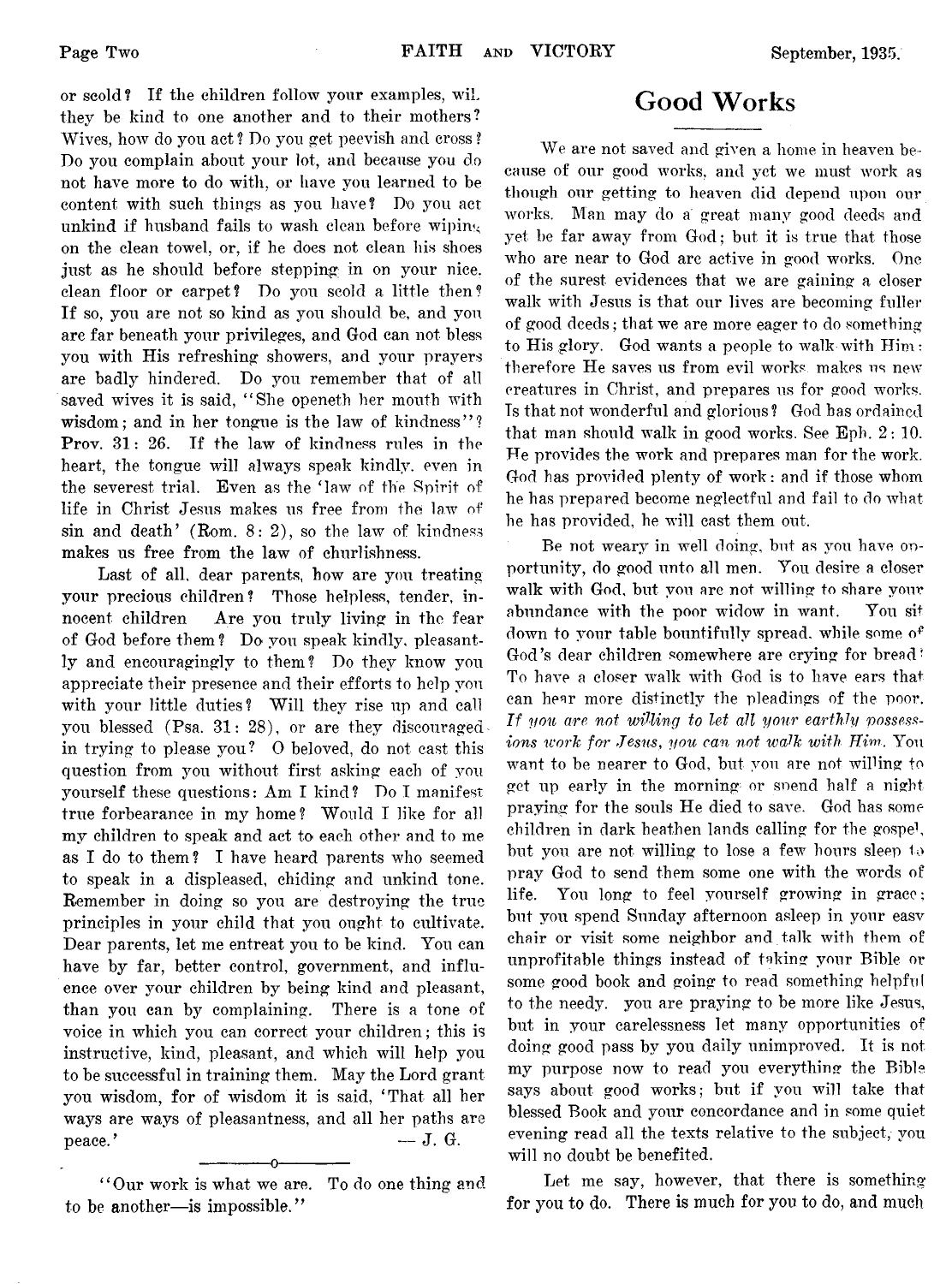you must do if you would walk with the Lord. Oh, that all beloved saints could only realize the great responsibility resting upon them! God makes you greatly responsible for the salvation of souls. What has God chosen you for? What has He sanctified you for? To prepare you unto every good work and to make you meet for His use. God wants to use you ; he wants to use you in saving other souls, which are of more value to Him than a world. Will it not be an awful thing in the day of judgment to know that there is a soul in hell that would have been in heaven if we had only let God have His own way and will in us ? It seems that heaven could scarcely be heaven to us should we have such knowledge. Some may think that God will not permit a soul to be lost that would be saved; that if he does not save by one means he will by another. This is not correct. God wants to use you, and no one can do your work and do his own, for each one has all he can do. God could gain nothing by taking some one else to do your; for if some one is used to do your work, then some of that person's work must go undone. If you fail to do your work, it will never be done. The good that you can do will never be done unless you do it.

Will you listen closely and prayerfully while I read you a few words from God's Holy Book? " All scripture is given by inspiration of God, and is profitable for doctrine, for reproof, for correction, for instruction in righteousness: that the man of God may be perfect, throughly furnished unto all good works." 2 Tim. 3: 16- 17. God has done all that you might be furnished throughout unto all good works. He has given you the Scriptures; he has given ministers and tells them to put saints in mind to be ready to every good work. See Titus 3: 1. We have before said that our good works do not take us to heaven. This is true; but it is equally true that if we are not zealous of good works we shall never gain heaven.

In Titus 3: 8 are these words: " This is a faithful saying." What does the apostle mean to say is a faithful saying? It is the words in verse 7—"Being justified by his grace, we should be made heirs according to the hope of eternal life." This fact of being heirs; according to the hope of eternal life is a faithful saying; and He would have ministers to affirm this faithful saying constantly, "that they which believe in God might be careful to maintain good works." See verse 8. This clearly implies that to be heirs according to the hope of eternal life we must be careful to maintain good works. Work to be done is at your hand constantly. You need never be idle because of a lack of anything to do, There is a kind word to be spoken, a child to be instructed, a cup of water to be given; there are the hungry to be fed, the sick to be cared for, and all men to be prayed for.

You would be very industrious in waiting on Jesus if He were here. Well, He is here. That poor woman who called on you for aid, that was Jesus. That old man who wants a few pennies, that is Jesus. The sick child who wanted a flower, that was Jesus. And those around your own fireside that need your help so often, they are Jesus. I will tell you a story I read years ago. One cold winter night as a man was returning to his home from his place of labor, he passed near a soldier at his post of duty keeping sentinel. The laboring man saw that the soldier was very thinly clad. Going up to the soldier, the man said, " You may have my heavy coat to protect you from the cold of this wintry night." While speaking he took off his coat. Handing it to the soldier he went on to his fireside, to his supper, to his bed, and to his dreams. That night he dreamed that he saw the Savior coming in the distance. As he came nearer, the man saw that the Savior had his (the man's) coat on. When Jesus came near enough, the man said, "I let the thinly-clad soldier have my coat last night, and how has it come about that you have it on?" Jesus answerd, " As oft as ye do it unto one of my little ones, ye do it unto me." Whenever you do a good deed to any one with a pure motive, you do it to Jesus. Be zealous therefore of good works.

— C. E. Orr.

# ------------- o------------- *Christ's Coming'"His Purpose*

The millennial doctrine that Christ will set up a literal kingdom on earth at His coming is believed and taught extensively at the present time. But is this true? There are a few thoughts I desire by the help of the Lord to present to the readers. Will the Lord really set up a literal kingdom when he comes? Let us appeal to the Scriptures for an answer. Most all so-called Christian people believe that Jesus will come again. But the question for consideration is, What is He coming to do?— His purpose?

He is going to come in flaming fire, taking vengeance on them that know not God and that obey not the gospel of Christ, who shall be punished with everlasting destruction from His presence; and at the same time He will change our vile (fleshly) body, that it may be fashioned like unto His glorious body. Phil. 3: 21. For "it doth not yet appear what we shall (Continued on Page Seven)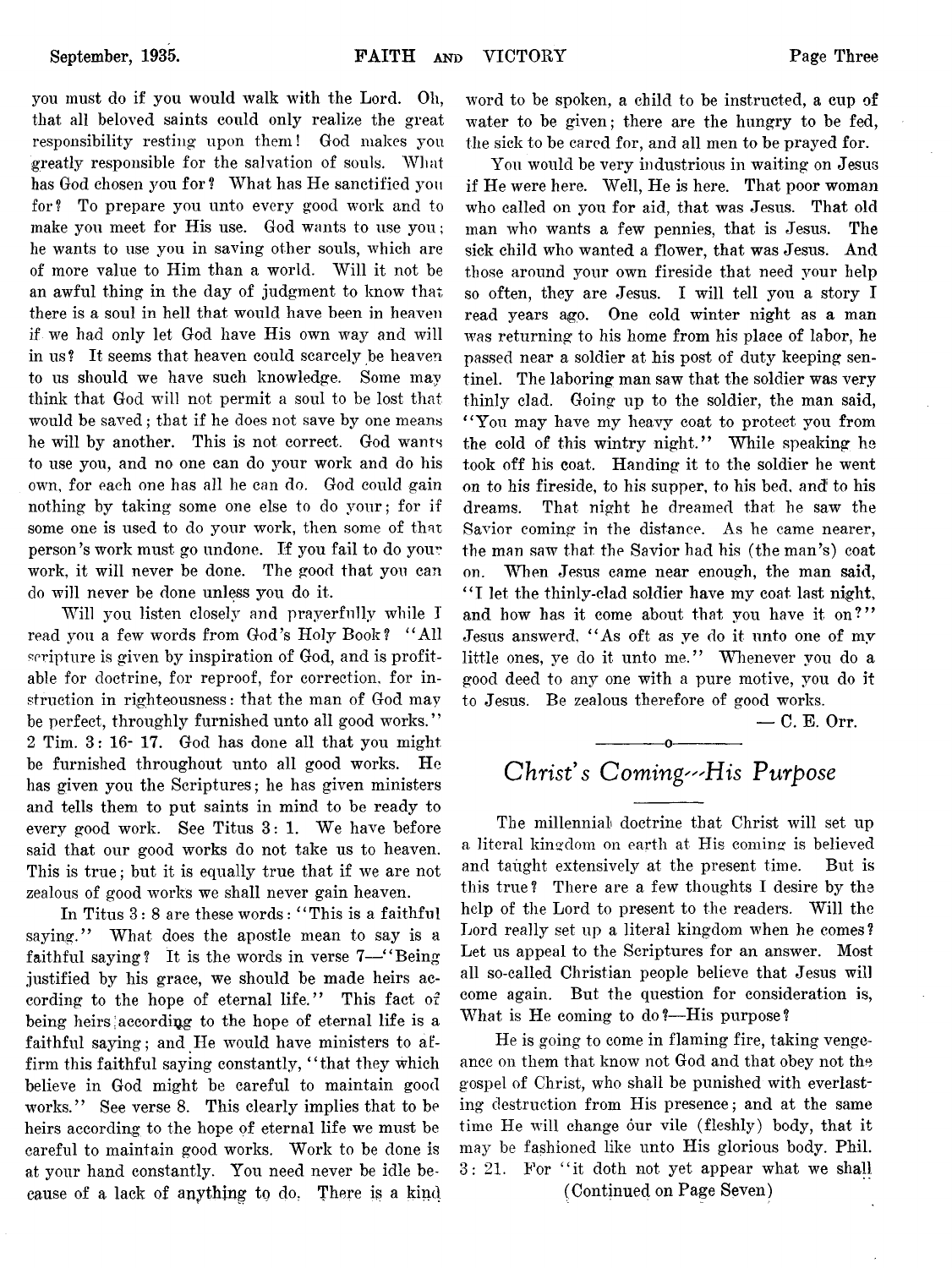# "FAITH AND VICTORY"

16-PAGE HOLINESS MONTHLY

An exclusive, full gospel paper printed and sent out in the name of the Lord Jesus Christ in the interest of all Christians, which body of believers constitutes the one and only true Church of God.

This anti-sectarian paper is edited and published each month (except August of each year which is Camp-meeting month, and we omit this month to attend these meetings) by Fred Pruitt, assisted by Mary A. Pruitt, and other consecrated workers at FAITH PUBLISHING HOUSE, 920 W. Mansur Ave., Guthrie, Oklahoma.

(Entered as second-class matter June 10, 1930 at the Postoffice at Guthrie, Oklahoma under the Act of March, 3, 1879.) —SUBSCRIPTION PRICES—

| Twelve copies to any address, one year2.00  |  |
|---------------------------------------------|--|
| Ten copies to different addresses, 1 yr2.00 |  |

This publication teaches salvation from all sin, sanctification for believers, unity and oneness for which Jesus prayed as recorded in John 17: 21 and manifested by the apostles and believers after Pentecost. ..By God's grace we teach, preach and practice the gospel of the Lord Jesus Christ, the same gospel which Peter, John and Paul preached, taught and practiced, including the Divine healing of the body. James 5: 14, 15.

Its Motto: Have faith in God. Its Object: The glory of God and the salvation of men; the promulgation and restoration of the whole Truth to the people in this "evening time" as it was in the morning Church of the first century; the unification of all true believers in one body by the love of God. Its Standard: Separation from the world and entire devotion to the service and will of God. Its Characteristics: No discipline but the Bible; no bond of union but the love of God; no test of fellowship but the indwelling Spirit of Christ; and separation from all human organizations that are not authorized in the Word of God.

Through the Free Literature Fund, thousands of gospel tracts are published and sent out free of charge as the Lord supplies. Co-operation of our readers is solicited, and will be appreciated in any way the Bible and the Holy Spirit teaches you to do or stirs your heart. "Freely ye have received, freely give." Read Exodus 25: 2; 1 Chron. 29: 9; 2 Cor. 9: 7, and Luke 6: 38.

Free-will offerings sent in to the work will be thankfully received as from the Lord and used in the furtherance of the gospel work as God directs unless otherwise specified. All personal checks and Post Office Money Orders should be made payable to Fred Pruitt or to Faith Publishing House.

> "Work on, work on, nor doubt, nor fear. From age to age this voice shall cheer:— Whate'er may die or be forgot, Work done for God, it dieth NOT." FAITH PUBLISHING HOUSE

920 W. Mansur Ave., Guthrie, Oklahoma 'Phone No. 1523-J. U. S. A.

# EDITORIALS

We again greet onr readers with thankful hearts to God for His continued blessings and mercy extended.

The Bible says, "Greet ye one another with an holy kiss." 1 Cor. 16: 20. Judas kissed the Lord in the garden when he came to take Him, but it was a kiss of hypocrisy or deceit. An holy kiss denotes purity of heart and purpose toward another and shows love and affection one to the other. Proud-hearted professors never greet one another with an holy kiss. If they did, it would only be a form and not edifying to either.

It is very natural for saints who have the fire of the Holy Spirit burning on the altar of their hearts to embrace one another and greet with an holy kiss. Not promiscuous kissing, but the brethren the brethren and the sisters the sisters. One who receives the Divine nature will have this affection.

## $0 - 0 - 0 - 0 - 0 - 0$

Paul said, "The Spirit speaketh expressly that in the latter times some shall depart from the faith, giving heed to seducing spirits and doctrines of devils; speaking lies in hypocrisy; having their conscience seared with a hot iron." It seems to me if there ever was a time when the devil was having preachers to speak lies in hypocrisy, it is NOW-—as we find confusion and clan-making on every hand and many fainting because of things coming upon the earth. The signs of the times proclaim the soon coming of Christ. Those who really possess the Spirit of Christ in the soul are few in number. Because the few are the salt of the earth, or the preserving element that keeps this world from being destroyed, it is very evident that God's long-suffering is soon to end. Peter, in speaking of the world that was flooded and unbelievers destroyed, says, " But the heavens and the earth which are now, by the same word are kept in store, reserved unto fire against the day of judgment and perdition of ungodly men." We who have the Spirit of Christ dwelling in our souls need not fear that day nor the judgment. God has always taken care of those who love Him with all the heart and walk in humility of heart and mind. When He destroyed the world with a flood he saved and preserved the eight faithful souls. When Sodom and Gomorrah was destroyed with fire and brimstone from heaven, He preserved the faithful few. So it will be when the earth and all things in it will be destroyed, God will lift the righteous far above the flames which destroy this earth and the evil workers.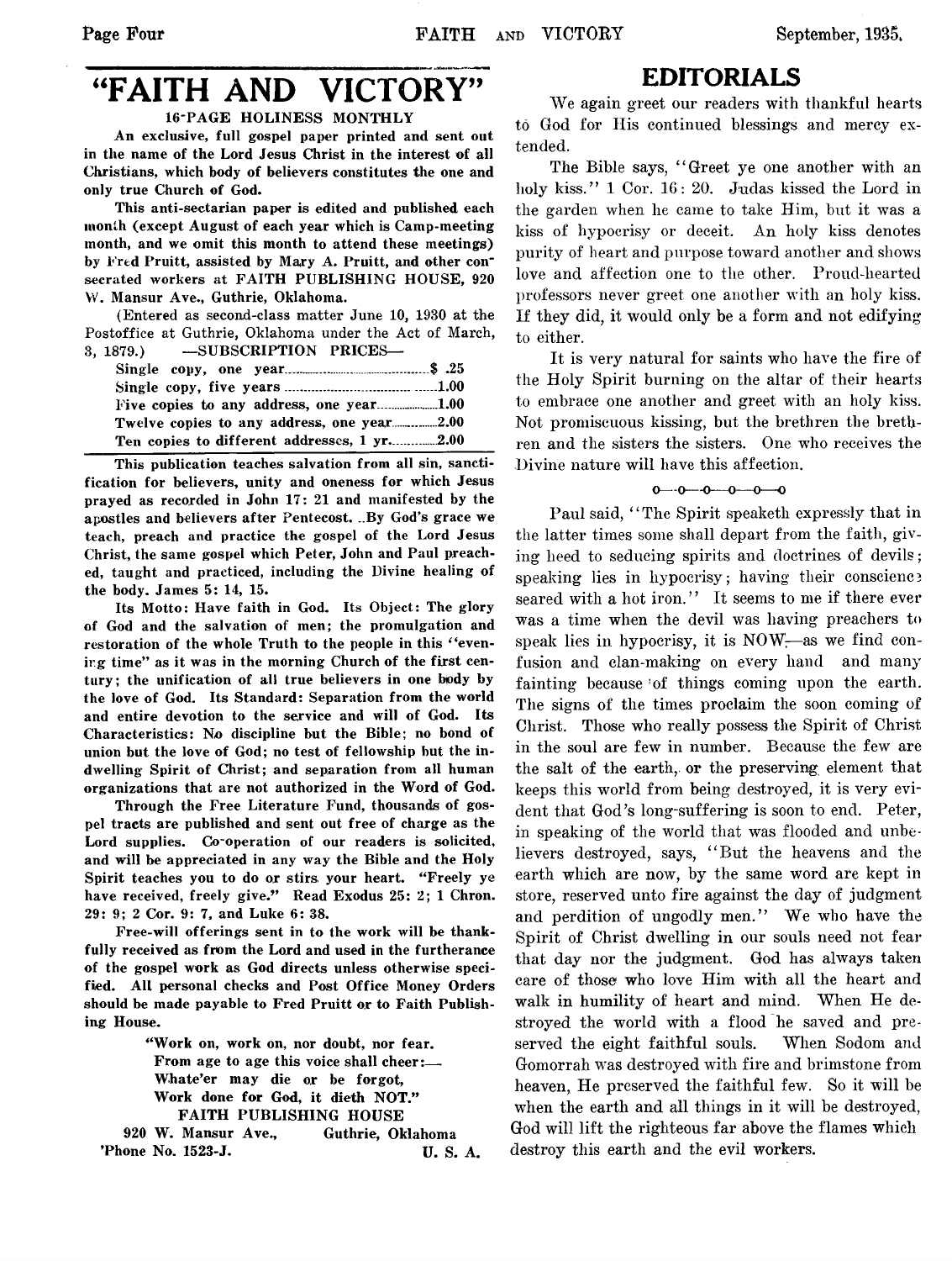## $0 \rightarrow 0 \rightarrow 0 \rightarrow 0 \rightarrow 0$

We rejoice to know that wife and the others at the Office have been able, amid many difficulties, to keep the tracts, papers and booklets going out to all parts of the country. They are doing a good work for the Lord.

The funds for the upkeep of the work have been very limited. At present the machines, especially the linotype, is badly in need of repairs. It is rather discouraging for the operator to work with a machine which has parts so badly worn that it continually gives trouble. If God lays it on the heart of any of our readers to furnish means to repair the linotype, you can write to Lawrence my son at the Office about it and he can give you information as to the cost, etc. I am of the opinion that it will cost \$100 to make the present needed repairs. Perhaps a number of readers would like to help fix up the Lord's linotype machine.

## $0 - 0 - 0 - 0 - 0$

Several saints would like to secure the book, " Bible Readings For Bible Students and for the Home and Fireside," compiled by several of the pioneer ministers of this Reformation, and now out of print. Those who have one to sell, write to this Office and state price wanted.

# $0 \rightarrow 0 \rightarrow 0 \rightarrow 0 \rightarrow 0$

A number of the YEAR FILES of Faith and Victory, May 1934 to May 1935, are still in stock. The new reduced price is 25 cents each, postpaid. You should secure one at this small price-a neat, wellbound volume at the price of a single subscription!

# *Report of Evangelistic W o r \*

------------- o-------------

The Lord impressed us very strongly that a trip made to the east and northeastern states would be very profitable to our own souls and to the souls of many of the dear saints scattered through those parts. As was advertised in the paper about our leadings of the Lord in this matter, we began to receive many requests and urgent calls to hold revival meetings and call on isolated saints and have meeting a few nights at different places. We began to pray earnestly to the Lord for guidance as to who was to make up the evangelistic party and date of starting on this trip, and in accordance with His leadings and directions we left Guthrie, Oklahoma on July 8, in Sister Watson's car. The company is composed of the following persons: Sister Watson of Hammond, La., Bro. Ostis Wilson, Jr. of Anthony, Kansas, myself and daughter, Anna Marie, and whom we feel assured

the Lord has gathered together for this work. About 6 p. m. July 8, we arrived at Bro. Sam Barton's at Tulsa, Okla. We found them very sad at heart because of Bro. Will Barton being so low and truly our hearts wept with those who wept when we beheld our beloved brother and fellow minister in the Gospel of Christ struggling with death. He passed away the next morning after we had spent more than an hour with them endeavoring to encourage and console them in the spirit of the Lord. We spent that night with Bro. Hughes and family at Webb City, Mo., and the next morning a number of the Webb City saints gathered at his home and we enjoyed the saintly association and communion of the Spirit together before leaving. The following night we spent at Rolla, Mo., and the next night at Indianapolis, Ind., having traveled those two days. The next day, July 11, we arrived at Anderson, Ind. where we expected to visit Bro. Wilson's uncle, Bro. Otto Bolds, who had been sick for some time, but when we arrived we found that he had passed away the night before, July 10. The funeral services were to be held Saturday afternoon so Bro. Wilson remained there with his mother, Sister 0. B. Wilson, who had been there for some time helping care for her brother, Otto, and the rest of the company went o Muncie, Ind. and visited in the home of Bro. 0. E. Baker and family who received us in a saintly manner and their hospitality and kindness made us feel that we were not strangers. We also visited with dear old Bro. Losh and wife who live at Muncie, and he is an old time Gospel minister. We also visited with a number of other precious saints in that vicinity. On Saturday afternoon we went back to Anderson for the funeral services of Bro. Bolds which was held in the Park Place Church of that city with Chas. E. Brown, Editor of the Gospel Trumpet, officiating. A large crowd assembled to pay their respects to this soldier of the cross who has preached the gospel of Christ for 47 years. On Sunday, July 14, through the kindness of Bro. Baker, we attended meeting at Portland, Ind. where the minister gave us liberty to proclaim God's truth. Our association with the members there was very pleasant. In the afternoon we attended a service held at Sister Baumgartner 's home near Berne, Ind. and listened to Bro. Foster of Yorkshire, Ohio, bring a good message of refreshing truth and met many dear saints whom we had longed to see. That evening we attended services at Dunkirk, Ind. where Sister Watson had the liberty to break the Bread of Life to a large number of people. The Lord gave us a precious service there. We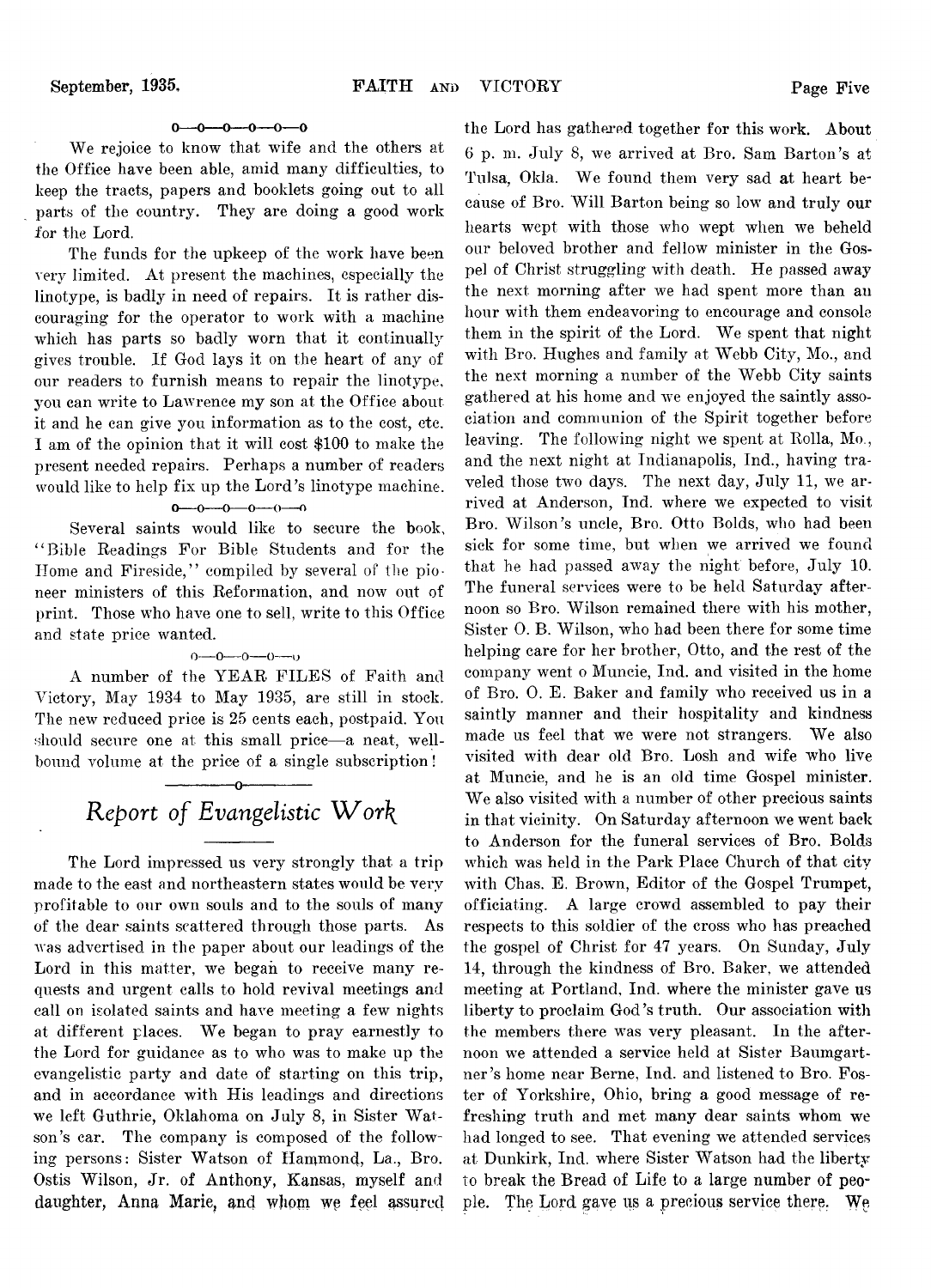returned to Bro. Baker's that night feeling in our hearts that the day had been profitably spent to the glory of Ood.

Having previously received an urgent request to come to West Sonora, Ohio and hold meeting, we drove over there on Monday, July 15, and started meeting that same night. On the way, we stopped for a while and visited in the home of Bro. and Sr. Hitchcock at New Castle, Ind. where we also were privileged to meet and converse with Bro. Lawson who is pastor there. We also visited a short time at the home of Bro. Wolford in Richmond, Ind., and then drove out to Bro. Jenkins' home near New Paris Ohio. Bro. Jenkins went with us to visit Bro. Decker who was seriously ill. He was anointed and the prayer of faith was prayed. When we started to leave, he followed us to the car praising God for his healing. The meeting at West Sonora continued for one week. It closed on Sunday, July 21, with an allday meeting in which two souls were saved and five were sanctified wholly and the saints were wonderfully encouraged. While there we stayed in the home of Bro. and Sister Chellis who are very precious saints and made us feel perfectly welcome. That Sunday night, July 21, we began meeting at Richmond, Ind. which continued over the next Sunday. We found a number of very earnest, sincere seekers after truth at Richmond and the Lord blessed us wonderfully in proclaiming the truth unto them and in helping them to receive the truth. The meeting lasted for a week with good success and the Lord is raising up a church in that place. On Sunday, July 28, we had all-day meeting under some large shade trees near a stream of water five miles out of Richmond. We had two preaching services and a baptismal service. Six persons (three men and their wives) followed the Lord in baptism. The Lord made it a very precious service causing them to rejoice much in this obedience to His Word. That evening we returned to Richmond where we observed the ordinances of feet-washing and the Lord's supper. Twenty-two took part in this ordinance service and the Lord made it very precious to all of our souls. It was the first service of this kind for the most of them and the Lord blessed them wonderfully and helped them to truly realize that " If ye know these things, *happy* are ye if ye do them."

On Monday, July 29, we drove to Dayton, Ohio where we started meeting that same night and continued for one week. The meeting was much blessed and' owned of God and the fellowship of the saints was sweet to our souls. Quite a few saints got in touch with one another in this meeting which will 'make the congregation larger at that place. Here we met Bro. McCoy and Bro. Wolcott with whom we have corresponded for several years and had desired to meet personally. Our fellowship was deepened and strengthened by our personal contact one with another and we expect to meet these dear ones' in the Glory world some day.

At the present writing we are in the home of Bro. and Sister Sheffield of Knightstown, Ind. where we have had two nights' meeting with the blessings of the Lord prevailing. After this meeting we met with the saints at Richmond, Ind. in prayer meeting and also visited a few of the saints in Ohio, leaving for Pennsylvania on the 8th of August. The Lord made the meetings and association of the saints in Indiana and Ohio very precious to us. In three other different places in those parts they desired us to come and hold revival meetings, but having promised the saints in Penn, and other states to be there, we could not remain longer there at present.

We arrived here at Sister Gibney's near Shermansdale, Pa. on the 10th of August and will be here a few days and then go to Perkasie, Pa. where we expect to begin a revival meeting on the 15th of Aug.

The Lord willing, we will give a report of this meeting and others in the Oct. issue. — Fred Pruitt. \*\*\*\*\*\*\*\*

# **Campmeeting Report**

Hammond, La. — Dear saints scattered abroad: Again we greet you in Jesus' name.

I want to tell you about our camp-meeting which was held at Hammond, La. from June 21 to 30th. It was one of the best I have ever attended— such sweet unity prevailed among us. We trust camp meetings elsewhere were as precious as ours was. As the Word of God went forth on different lines the saints quickly responded to it with rejoicing. There was no picking or fault-finding. The ordinance service was real good. It brought so vividly to our spiritual vision the example set by our Lord and Master in washing His disciples' feet, and His intense suffering for our redemption. We believe lasting good has been done, and the saints left for their homes more encouraged to do His will and draw closer together in the bond of unity.  $\Lambda$  few claimed pardon from their sins, some were sanctified, others received definite witness of their healing. The baptismal service also was precious.

Ministers present were Bros. Cleo Murray of At-

 $\sim$   $\sim$  .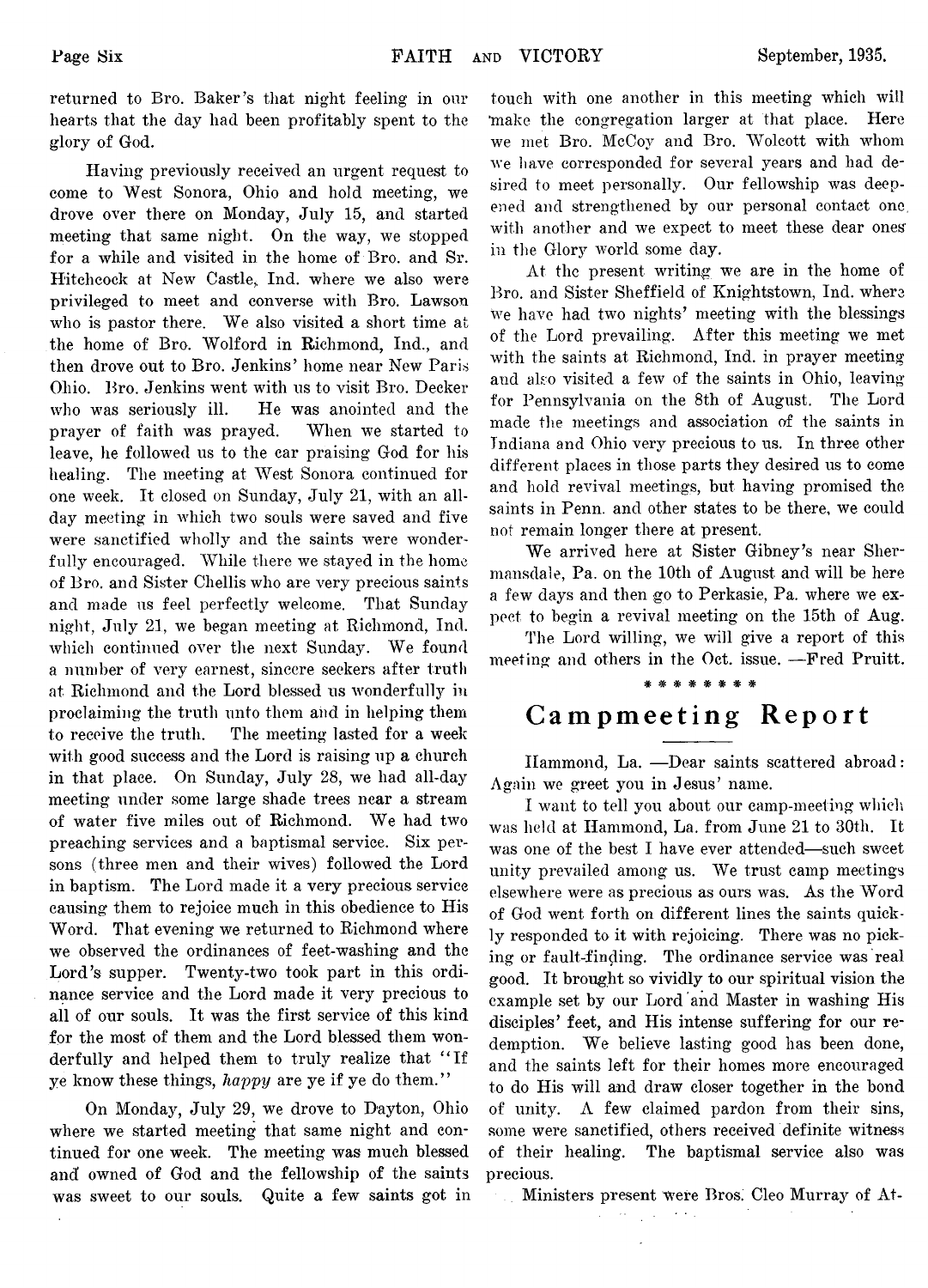thens, Tenn., 0. R. Wilson, Jr., of Anthony, Rans., C. C. Carver, of Shreveport, La., G. T. Breland of Good Pine, La., and Sister Lottie Joiner of Loranger.

I am now on my way to Guthrie, Oklahoma where I expect to join others in holding meetings in Eastern states. We are out only in the interest of souls, and desire your earnest prayers that some precious ones will receive lasting benefit through our efforts. This is our time to labor and pray, the night is coming when our work will have ended. In these last days the enemy of souls is doing his best to keep all he can from gaining heaven, but praise God, he is a conquered foe through Jesus if we will only go forth in His name. Let us hold up the shield of faith and be true to the end. The grace of our Lord Jesus Christ rest and abide with each of you blood-washed ones. Yours in His service,

— Mrs. Katherine Watson.

# **O b ituary**

------------- o--------- 1—

Brother Will Barton departed this life July 9, 1935 at Tulsa Oklahoma. Age, 49 years, 10 months and 9 days. He leaves his wife, Sarah Barton, and six daughters: Grace Roberts, Tulsa; Ruby, Ruth, Wilma, Mary and Dorothy, all of the home address, also six sons: Frank, of Alton, Mo., Elmer, of Bagnell, Mo., Oscar, of Tulsa, Raymond, Dean and Donald of the home address. Also five brothers: James E. Barton of Springfield, Mo., John M. Barton of Havana, Illinois, Aaron Barton of McCune, Kansas, Sam and Bryan Barton of Tulsa.

Bro. Barton's father and mother, one little daughter and several brothers and sisters preceded him in death.

Funeral services were conducted by Bro. John Strech. Interment was made at Collinsville, Okla.

 $-0-$ 

## (*Christ's Coming*—Cont'd from Page Three)

be: but we know that when he shall appear, we shall be like him; for we shall see him as he is." 1 John 5: 2. It will happen "in a moment, in a twinkling of an eye, at the last trump: for the trumpet shall sound, and the dead shall be raised incorruptible, and we shall be changed." 1 Cor. 15: 52. Blessed day for those who are ready ! And the time evidently draweth nigh, yea, is even at the door. May the dear Lord help every reader to be ready for that great day.

One more thought I desire to call the reader's attention to. At or before Christ's first advent to this world, the Jews were the professed people of

God, and were a people looking for Christ, the Messiah to come. But they were deceived in regard to the manner in which He was to come and what he was to accomplish by His coming. They expected Him to come in worldly splendor and glory to set up a literal kingdom to Israel. But not so. He came a meek and humble Savior and set up a kingdom, but not a worldly, literal one. No, he says Himself: " My kingdom is not of this world." John 18: 36. But He set up a kingdom in the hearts of His people (Luke 17: 21), and it came with power on the day of Pentecost ; not of worldly power, but by the power of the Holy Ghost. And He is still reigning over His people in His kingdom. Col. 1: 13-18; 1 Cor. 15: 25. Praise His name!

As the Jews were deceived in regard to the manner of His first advent, so it is evident to my mind that the majority of 'Christian professors of today are deceived in regard to the manner in which Christ will come the second time, and in regard to what He will do at that instant. For Paul tells us that He will then " judge the quick (living) and the dead." 2 Tim. 4: 1. So, reader, we warn you, "be ready; for in such an hour as ye think not, the Son of man cometh."  $A$ men.  $- E. K$ . ------------- o-------------

# **Answer To A Question**

Q. Why do not the people of God use instruments in their houses of worship ?

A. The use of instruments in worship indicates a falling below the New Testament standard on this point and is a substitute to supply the lack. Singing properly rendered is the most superior kind of music, and when performed in the Spirit by God's redeemed saints, is heavenly. Where the singing is poor in a congregation, there is a lack which should not exist. Either the spiritual condition of the congregation is not good or not enough attention is given the singing, or both. Unsatisfactory music may not be in every case a sign of a like spiritual condition, but it is wonderful how the music is affected by a decline or advancement in spirituality. To resort to instruments in worship is only to take the wrong course to rectify matters. It is only, as we have said, a substitute for that which is needed, and it can never supply that which the Spirit can supply through the voices of those who are enjoying the victory of salvation and filled with the praises of God. The New Testament way is that we have something better than instrumental music in our congregational worship. Let every congregation see that they have it. — W. B.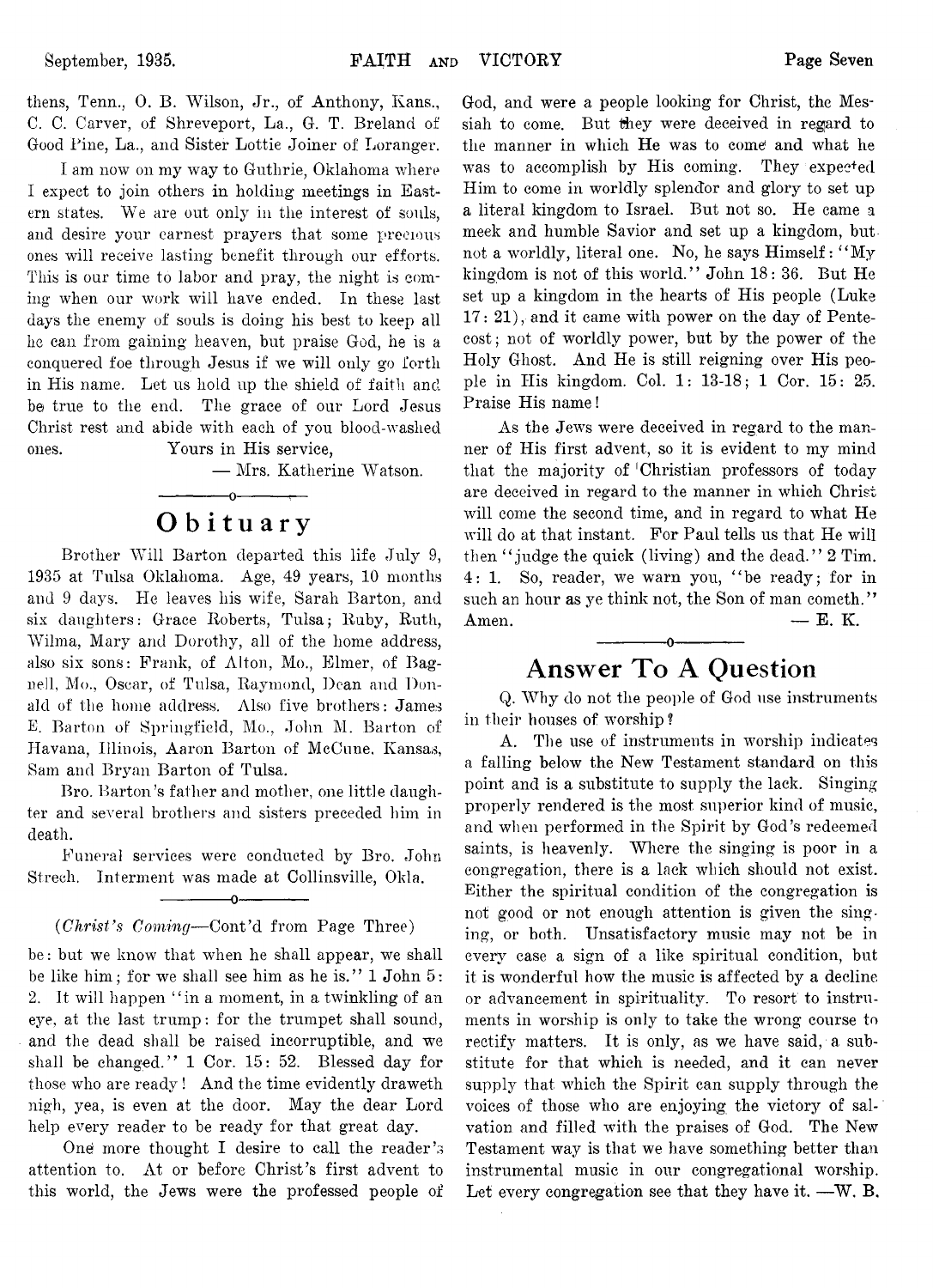# More *Than Conquerors*

## (Romans 8: 35- 39)

You cannot trust in your natural instincts to lean toward God. "I have an intellect, but it is fallen, for if I follow it in its natural deductions about God, it will doubt instead of believe." Victory is not in your natural reasoning faculty; not in your natural heart. Jer. 17: 9; Mark 7: 21, 22; Romans 7; 19, not in your natural will. This life of victory is not in your intellect, emotions, or will. Since that is the trinity that forms you, there isn't anything else left to lean on. "Lord, it is not in me. I promise to turn from self as a sinking ship."

1. Count On God's Ability— No Longer Your Own Power. Heb. 2 : 18; Romans 4: 21; 2 Cor. 9:8; Phil. 4: 13; Jude 24. Walk right on minding HIM in all your acts, words. A miser lived in his shack on a large corner lot in a part of a city where millionaires had homes. Many offers had been made him for his property, but with each offer he simply raised his price and lived on in his small shack. Finally, a rich man paid him \$100,000. "Listen," said the owner, "I do not want your shack, good as you think it is. It must all come down. This lot must be cleared. But there is something here which I want very much, and have paid this enormous price for it. The thing I want here is the situation, and on it, out of my wealth I intend to erect a new structure— a mansion. Do you see? I wanted the situation-only the situation."

2. All The Patched up Self Life Must Go Under His Own Clearing Hand. Turn the whole situation over to Him. Let Him do what He pleases with the shack (flesh) ; and from henceforth it is to be his working, His building. You have given Him (the Holy Ghost) the whole situation. Reckon yourself dead to the old shack and alive to the new building of the Spirit.

3. The Miser Thought That The Banker Would Be Interested In Patching It Up. But no, the millionaire is not interested in the patching up of' the old shack. We must learn as God's children that our Heavenly Banker is not interested in our bolstered up self-righteousness; He builds mansions of spiritual life.

4. Many Folks Talk About Giving God Their Money. The only thing that anybody can give to the Lord is the glory and praise that is due to His name Nobody has money to give. It already belongs to God. Folks can only invest His money in eternal spiritual values. This world is God's house. He is the Land-Lord. You and I are the tenants that rent His property. — W. J. Hawley.

# **Where Are Your Treasures**

Jesus, in his sermon on the mount, said: " Lay not up for yourselves treasures upon earth where moth and rust doth corrupt, and where thieves break through and steal: but lay up for yourselves treasure in heaven where neither moth nor rust doth corrupt, and where thieves do not break through and steal: for where your treasure is, there will your heart be also." Matt. 6: 19- 21. The wise man said, " Labor not to be rich." And another inspired writer says, "They that would be rich fall into temptations and a snare. ' '

Earthly treasures will fade away and perish with their using. This the blessed Savior well knew, and therefore kindly and tenderly gave the admonition to lay up treasures in heaven. If we lay up treasures on earth our affections are most likely to be centered or placed upon them when they should be placed upon heavenly things. Paul's instruction to the Colossians was: " Set your affections on things above, not on things on the earth" .Col.  $3: 2$ ), and he gives the reason why they should do so. He says, "For ye are dead and your life is hid with Christ in God." To be dead is to be completely alienated from the world— all shore lines cut, all straps and bands burst asunder, so that we stand alone in Christ, and see nothing but Jesus our blessed Savior. The world has no attraction for us, and our highest delight is to do our Father's sweet will. Losses and crosses do not move nor terrorize the soul that is hid away with Christ in God. Dollars and cents and property are only worldly dross not worthy of consideration, only as it can be used to the glory of God, and thereby be laid up as treasures in heaven that will bring an everlasting reward.

Many dear souls have made shipwreck of themselves by being more careful for the things of this present life than for the needed soul food. ' ' Seek ye first the kingdom of God and his righteousness; and all these things shall be added unto you." The salvation of your soul and that of your neighbor's is of the greatest importance. G. *W.* C.

## <u> 10000000000000000000000000</u>

The rich man was covetous, and lost his soul in hell. Am I helping God's cause regularly with part of my money ? If no one did any more for God's cause than I do— what would become of things? Think it over! - Erle Forbes,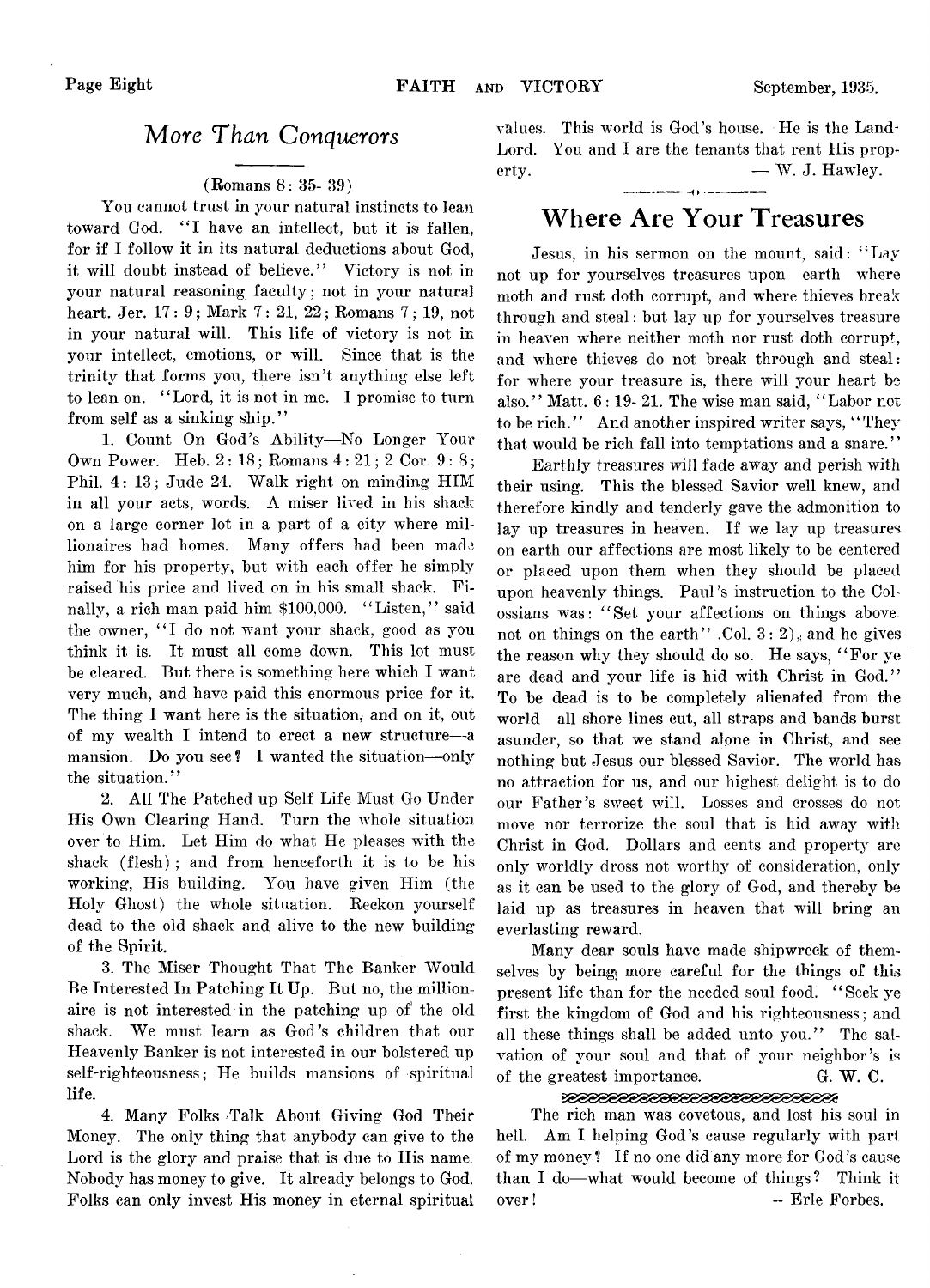

# **#> « Young People's Section » ♦**



# *Perfect Freedom*

If Thou impart Thyself to me, No other good I need; If thou the' Son shall make me free, I shall be free indeed.

I cannot rest till in Thy blood, I full redemption have; But Thou through whom I come to God, Canst to the utmost save.

From sin, the guilt, the power, the pain, Thou wilt redeem my soul; Lord, I believe and not in vain My faith shall make me whole.

I too with Thee shall walk in white, With all Thy saints shall prove The length and breadth and depth and height Of everlasting love. — Chas. Boundy.

# ------------- o------------- EDITORIAL NOTES

With the Psalmist David we should ask the Lord to "teach us to number our days that we may apply our hearts unto wisdom." Our days of life come and go only once, then how needful it is for us to make every one count toward fulfilling God's purpose in our lives. You should know His will for you individually.

The days of youth very quickly pass, but the question is, Have we applied our hearts unto wisdom in the days of our youth? Holy wisdom is a valuable possession. In youth is the time to obtain it. There are several ways to apply our hearts unto wisdom. The first step should be to turn away from sin, repent and accept the soul-cleansing blood of Jesus, obtaining full salvation. Then we know that " He that winneth souls is wise." What are we doing to win souls? Does our life adorn the Christian profession? Let us not forget that "the fear of the Lord is the beginning of wisdom." James exhorts those who lack wisdom to ask of God for it, and that wisdom which is from above is first pure, etc. Jas 3: 17. The Apostle Paul reminds us that worldly wisdom is vanity.

### $0 \rightarrow 0 \rightarrow 0 \rightarrow 0 \rightarrow 0 \rightarrow 0$

Sometimes young people who are saved often accept the idea that they can do very little or nothing in the cause of God. Yet all around them lie opportunities, though small, to be improved. There is a kind word to be spoken, a deed of charity, the weak to be supported and the gospel to be given to every creature.

Oftentimes the Lord will take our small sacrifices and use them to do a great work for Him. We read in the Bible of a boy who had only a small lunch to give. It was given and Jesus increased it so that it fed 5000 people. That was wonderful! John 6: 5 -13.

Again we read a parable of five young women who were locked out from a feast because they neglected to be ready—they left undone what they ought to have done. If we do not take advantage of our privileges and duties for the Lord, heaven's door will be barred against us. Watch and pray that ve may be ready.  $\qquad \qquad \bullet \text{ L. D. P.}$ 

# ------------- o------------- **Bright Pictures**

The memory may oft-times bear you back through the past days of your life and set pictures before your mind's eye. This may be for your good or it may not be. It is according to the nature of the scene you are viewing. Some things of the past you should forget. Some pictures you should tear down from memory's wall and cast them into the deep abyss of forgetfulness.

One day I entered a sick-chamber and saw at once discouragement written upon the countenance of the afflicted sister. She began to tell me of the afflictions she had had for many years. One disease after another had laid its torturing hand upon her body. There was hardly a fiber of her physical being but had experienced severest pain. " And now," she said, "I see nothing but pain and suffering through all my future days." I talked with her and showed her that she had been looking upon the dark pictures of the past. "Here," I said, "you saw trials and here temptations and here pain and suffering. These dark pictures which you have allowed Satan to hang upon memory's wall have cast a dark, gloomy shadow down your future pathway, and you see nothing but suffer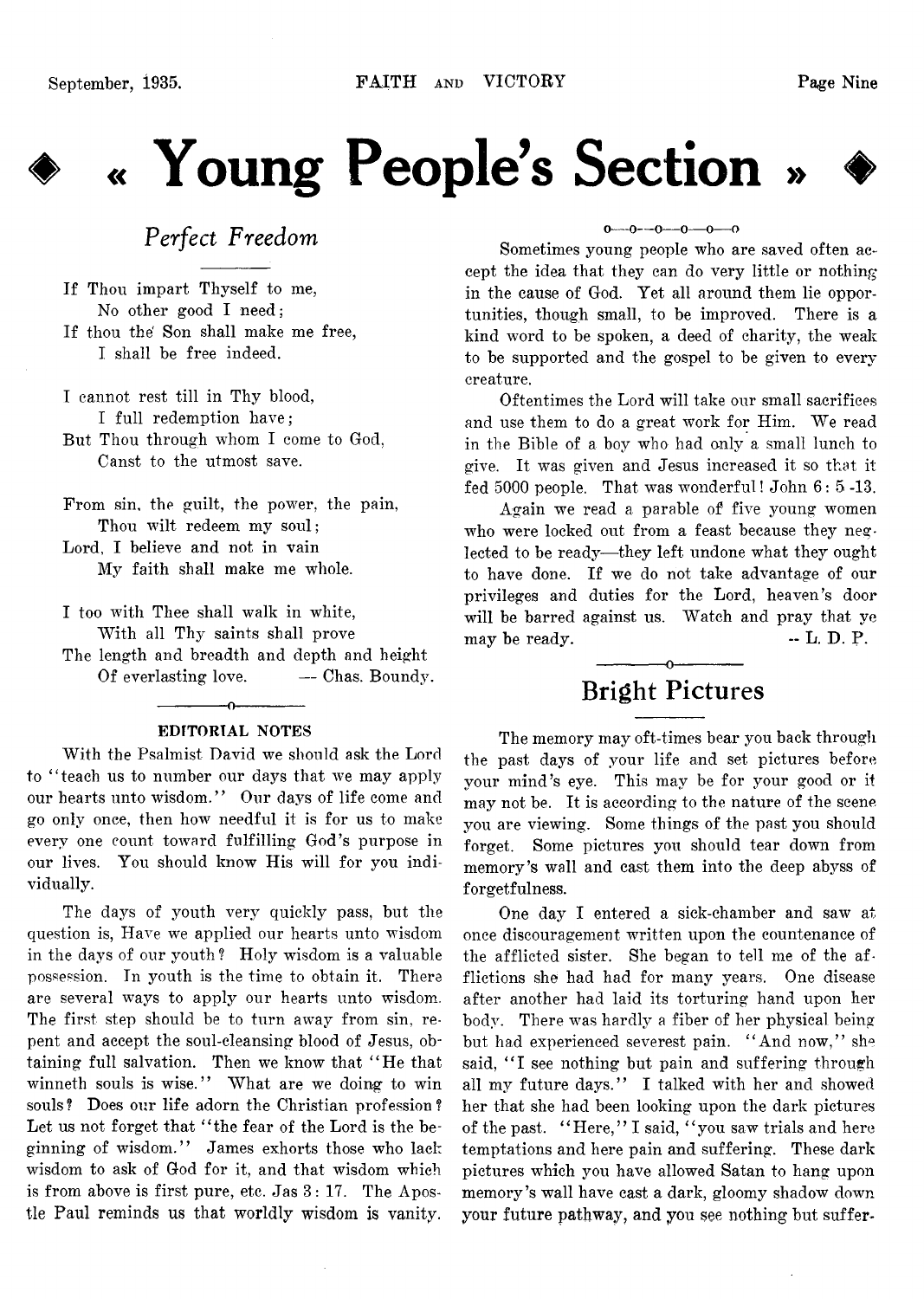ing and pain and dark days." I then asked her if she remembered certain blessings she had enjoyed in the past— if she remembered how precious God was to her at such a time. " And don't you see," I continued, "that although you are now suffering from an attack of la grippe, your general health is far better than it was in former years." She saw that this was true; and as she began to look upon these bright pictures, behold, they cast a bright beam down her future walk, and her soul was filled with hope and cheer.

Remember this: The pictures you are viewing cast a shadow before them. Satan is in the picture business. So also is Jesus. Satan's pictures, beingdark and gloomy, will cast a shadow over your life if you look upon them. But bright are the pictures that Christ presents to view. They will cheer you, make sunny all your way. Be careful where you look.

I recently read in a child's paper a beautiful story that is so appropriate here I must ask the privilege of relating it. Two little girls that lived in the city went to visit their aunt living in the country. The next day after their arrival these little girls went for a walk in the garden. Soon one came back wearing a disappointed expression on her face. She said, " 0 Auntie, those rose-bushes have such ugly thorns on them!" The other, coming in a little later with joyous, brightened countenance, exclaimed, " O Auntie, those thorn-bushes have such beautiful roses on them! ' We leave you to find and to be benefited by the moral.  $\qquad \qquad \qquad -C. \mathbf{E}.$  Orr.

# 0 0 0 0 0

Meno, Okla. — Dear saints scattered abroad; Greeting in Jesus' name. Today finds me saved and encouraged to follow the Lord and fight the battle that is before us. Truly it means much to live humble and true to the Lord. This is not only known by words but by experience while in this life.

Dear saints, I have been burdened for some time to sound a warning. I have taken it to the Lord and asked Him if it was His will and that if it was, for Him to control my hand, so in writing this letter I want it the Lord's way. I can see where that I have been a failure by not writing and obeying the Lord. Today my heart feels a heavy burden for the sake of souls that are discouraged and nearly to fall into the claws of the evil one!

As we have heard of and have seen so many that have fallen, it has grieved our hearts to the extent that at times it almost discouraged us. But the thought comes to me, if the rest give up who will there be to let their lights shine so that men and women, boys\*and girls can see there is truly something to live for ? My heart's desire is that I might live so that my light can shine for Jesus in the darkest spots of this world. Dear saints, keep encouraged and live close to the Lord. Though you may have trials and tests, it pays to serve Jesus. Let nothing part you or me from the Lord, so that some day we can meet on yonder shore. When we have passed this vale of tears, then no black clouds will face us there! What a blessed thought that is!

Dear saints, let us hold up the standard and live it high. May the Lord help us to read His Word and give us the understanding He wants us to have. My prayer is that the Lord will shower wisdom on His ministers.

To those who have given up salvation, don't say within your heart, "No use," but beg the Lord to have mercy, open your heart freely to the throne of God. Dear people, the end is near at hand. The Bible prophecies are mostly fulfilled. We read in the Bible that there will be a "falling away" before Jesus comes. We are in that time now! But let us all take warning, watch and live prayerfully until the Lord sounds the trumpet from the sky. My prayer is that it will not be you or me who will be among the fallen ones.

> "Then souls, be up and doing, We have no time to lose— There's life and death before us, Oh which one will you choose? Then let us all take warning, And heed the Saviour's call, Be robed in white adorning, Then we'll be ready all."

Your saved Sister in Christ, — Miss Inez Eck.

# $-0$ -FOLLOWING BLIND GUIDES

" The husbandman that laboureth must be first partakers of the fruits."  $2 \text{ Tim. } 2: g$ .

We must know God and be partakers of the fruits of righteousness or we are not fit to be a leader or teacher of others. Are we bearing these fruits? (Gal. 5: 22) " But the fruit of the Spirit is *love, joy, peace*. *long-suffering, gentleness, goodness, faith, meekness, temperance.*" 'We shall know them by their fruits.' Matt.  $7: 16, 20.$  "If the blind lead the blind, both shall fall into the ditch." Matt. 15: 14. If you are following someone who is blind, one who does not know the way of truth, you will go right into the ditch with them. The Lord, speaking of the hypocrites,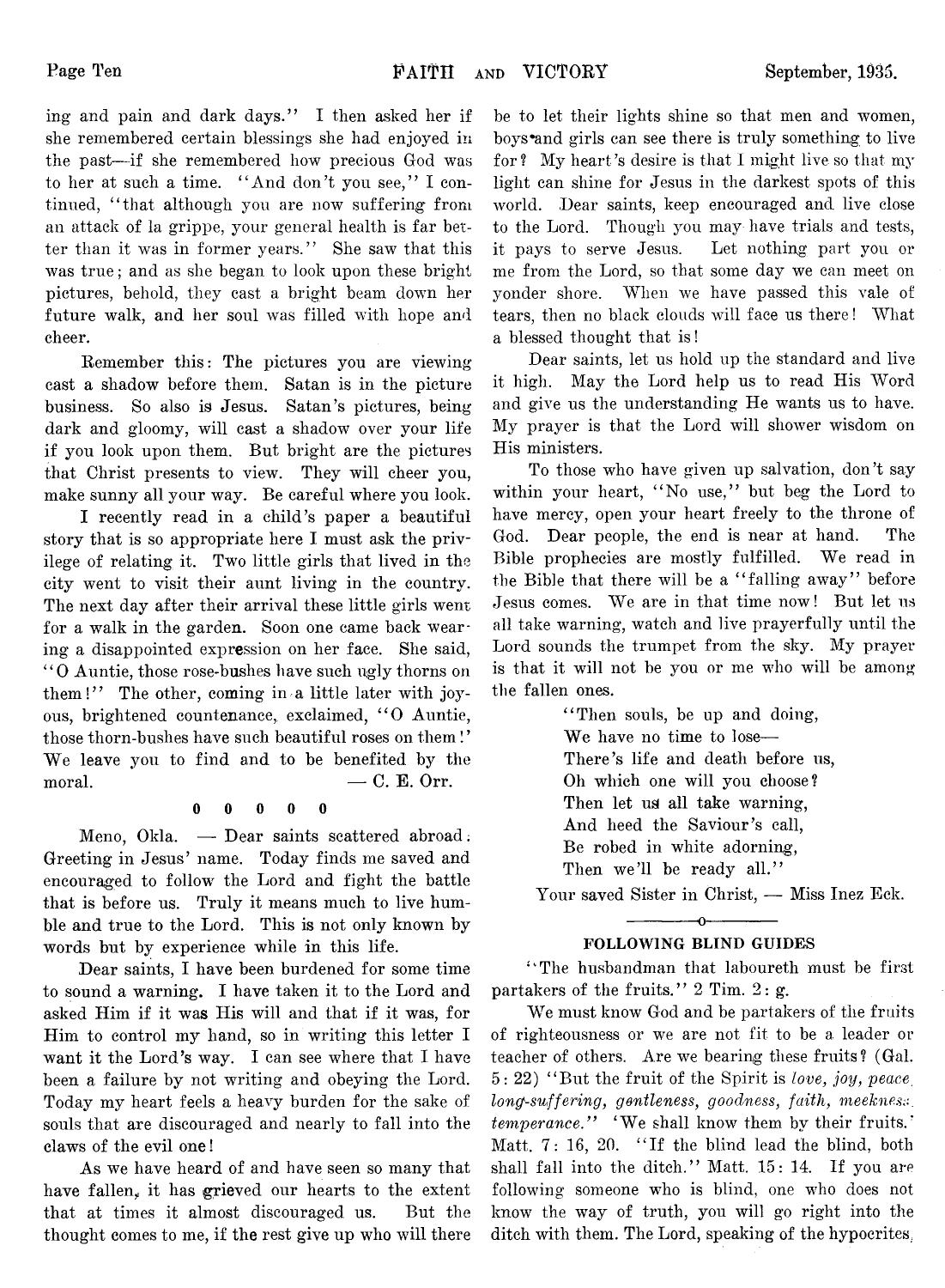said, "They draw nigh to him with their mouth and honoureth him with their lips, but their hearts are far from him. In vain they do worship him, teaching for doctrines the commandments of men." Matt. 15: 8, 9. ' ' The leaders of the people cause them to err and they that are led of them are destroyed." Isa.  $9:16$ .

Mal. 2: 8, "But ye are departed out of the way. Ye have caused many to stumble at the law." Oh, how these blind guides cause good honest people to err and stumble at God's word and cause many to be destroyed. We must be careful whom we follow. Christ says, "I am the way, the truth and the life." Let us follow Him and He will lead us in the path of righteousness. The Lord says, " If we do his will, we shall know of the doctrine, whether it is of God or whether it is of man." John 7: 17. In John the 10th chapter the Lord says, "His sheep know him and a stranger they will not follow." If we are the Lord's sheep, then we will follow Him and we will not follow after any strange doctrines. We have His word as our guide, and His Spirit always agrees with His word. His Word is a lamp to our feet and a light to our pathway. We will not stumble when walking in the light.

If you are lost and want to be saved, go to God's Word. It will tell you his plan of salvation, and the way to be saved. There is only one way to get into the fold— the Bible way. Don't let some one try to lead you some other way.

If you are a child of God, listen for His voice. God is calling His people from where they have been scattered by false shepherds and teachers, calling them into His fold. So if you are following blind guides or belong to some man-made church or movement that does not live up to all of God's Word and are not bearing the fruits of the Spirit, I beg you to wake up and call on God to open your eyes and let you see His way of salvation. Study God's Word and ask Him to guide you. He will lead you out of darkness into His marvelous light!

I praise the Lord that He opened my eyes and let me see the truth and the way. —Miss Rada Belcher

------------- o-------------

# **Bible Lessons For Sunday Schools And Home Study**

By Sadie E. Orr, Box 370, Hammond La.

Dear young people and readers of *Faith and Victory :* I greet you in Jesus' dear name.

Two years have passed since I have tried by God's help to fill a little place in "Bible Lessons For Sunday Schools and Home Study." All the good any one has gotten from their study of these lessons, give God the praise. Many times I have prayed God to grant dear souls the good in home and Bible school that I have gotten in the preparing of these lessons. God has by His precious Spirit turned sorrow and loneliness into joy, peace and comfort as I studied to make these lessons helpful to spirituality for all who were interested in the study of God's Word.

Dear young people, renew your diligence in getting the Word of God stored away in your hearts. Read Psalms 119 : 11. Remember the greater the love we have for the Word, the greater the love we have for the Author! Read John 1: 1 to 5, and just drink in and absorb Life and Light from the One who gave His life that we might have Life and have it more abundantly. 0 praise Him for His/ matchless love!

Dear eternity-bound souls, do you know you have an appointment to meet? Hebrews  $9: 27.$  I notice our dear young people fix themselves up to meet their appointments in this world. How about meeting the requirements of the Word of God so you will be fixed up for this the most important of all appointments? If you repent of your sins, receive a pardon by faith in Jesus, then go on to perfection by offering your body a living sacrifice to God, receive the distinct second work of grace in your soul, you will always be fixed or dressed for this the greatest of all appointments. I have been so burdened for souls. So few to take the humble way of the cross. Do you know, dear ones, we are living in an awful age ? Our young peeople are doing things we never could have thought possible for them to do. Are they responsible? Yes, we are all responsible creatures— created for God's glory.

I once read of an august body of men who were assembled. The question was asked by one of them, what was the most important or sublime thought he ever had? One answered, "The most sublime though I have ever had is expressed in this, ' My personal responsibility to a peronsal God.' " Yes, dear souls,

If some precious soul, dying and lost, should call on me NOW to pray for them— am I altogether fit and ready for service regardless of surrounding circumstances !

I promised God; now I am fulfilling that promise by conscientious service to Him.

Did you ever promise God ! Are you true to God and that promise now? ——Erle E. Forbes.  $\ddotsc$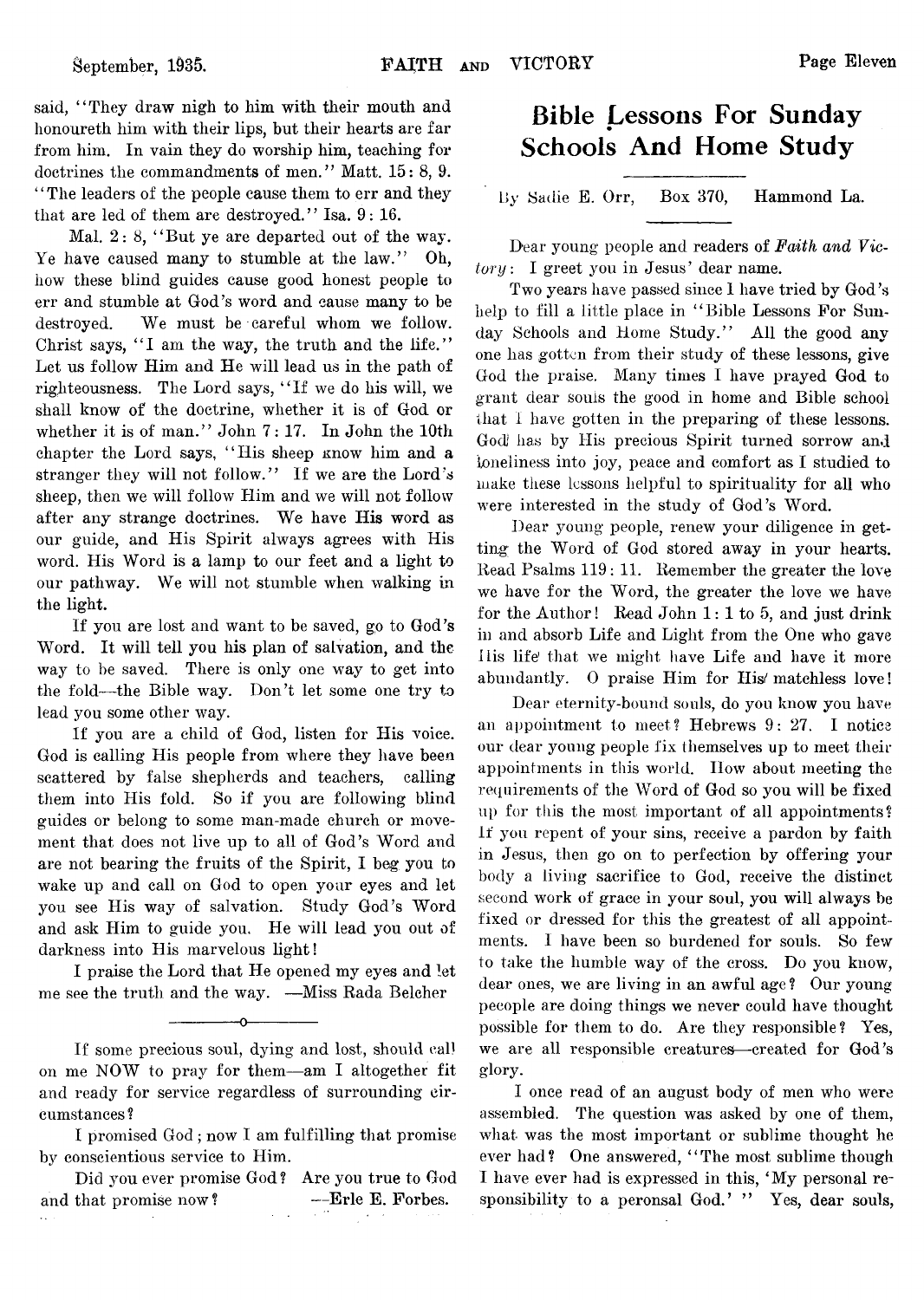young and old, you are responsible to God. You will have to give an account to God for your own doings. No matter how gladly another might be willing to take your place, it cannot be done. Read Exodus 32: 32, 33. It could not be done in Moses' time, and no more now than then, and no more at the final reckoning than now. NOW is the day of salvation, get on the robe of righteousness so you will be ready for the final appointment.

Pray for me that I faithfully fill my place in the Body of Christ. Yours in much love, all on the altar for sacrifice or loving service in the sweet will of God.  $-$  Mrs. Sadie E. Orr.

# Sunday; Sept. 1; 1935.

Home Study For The Week

August 26— Paul a Laborer. Acts 18: 1- 11.

August 27— The Secret of Contentment. Phil. 4:8-12

August 28— The Courage of Contentment. Heb. 13: **1**- **6**.

August 29— Spiritual Service. Romans 1: 8- 17.

August 30— An Unselfish Minister. 2 Cor. 11: 1- 9. August 31—Loving the Brethren. 1 John 3: 13- 24.

Sept. 1—Devotional Reading. Acts  $22:3.1^{\circ}$ 

SUBJECT— Paul (A worker with hand and brain).

*Lesson Text, Printed Portion*— Acts 20: 33- 35; Phil 4: 4- 13.

Acts 20: 33. I have coveted no man's silver, or gold, or apparel.

34. Yea, ye yourselves know, that these hands have ministered unto my necessities, and to them that were with me.

35. I have shewed you all things, how that so labouring ye ought to support the weak, and to remember the words of the Lord Jesus, how he said, it is more blessed to give than to receive.

Phil. 4: 4. Rejoice in the Lord alway: and again I say, Rejoice.

5. Let your moderation be known unto all men. The Lord is at hand.

6. Be careful for nothing; but in every thing by prayer and supplication with thanksgiving let your requests be made known unto God.

7. And the peace of God, which passeth all understanding, shall keep your hearts and minds through Christ Jesus.

8. Finally, brethren, whatsoever things are true, whatsoever things are honest, whatsoever things are just, whatsoever things are pure, whatsoever things are lovely, whatsoever things are of good report; if there be any virtue, and if there be any praise, think on these things.

9. Those things, which ye have both learned, and received, and heard, and seen in me, do: and the God of peace shall be with you.

10. But I rejoiced in the Lord greatly that now at' the last your care of me hath flourished again; wherein ye were also careful, but ye lacked opportunity.

11. Not that I speak in respect of want: for I have learned, in whatsoever state I am, therewith to be content.

12. I know both how to be abased, and I know how to abound: everywhere and in all things I am instructed both to be full and to be hungry, both to abound and to suffer need.

13. I can do all things through Christ which strengthenth me.

Memory Verse—I have shewed you in all things, how that so laboring ye ought to support the weak. Acts 20: 35.

Central Thought—Unselfishness.

Practical Truth— Emulate Paul's unselfishness.

## Suggestions To Teachers

A busy, happy worker for Jesus. How to find happiness in work for Jesus as a good soldier. Paul's example as a toiler in the Church.

## EXPLANATORY NOTES

There is so much in Paul's life from his conversion to its end.

1. Work without thought of self. " I coveted no man's gold or silver or apparel." 2. Work for the uplift of others. " Ye ought to help the' weak." 3. Work in the will of God. " Remember the words ot the Lord Jesus." 4. Work with a view to giving. "More blessed to give than to receive." 5. Work with happiness in the heart. "Rejoice in the Lord always." Joy lifts up. The Word says, " The joy of the Lord is thy strength." 6. Work in view of higher goals. "Think on these things." Yearn upward if you desire to advance upward. 7. Work in the strength of Christ. "I can do all things through Christ who strengtheneth me."

The Bible does not tell us much of his life after being released from Rome, but we know from history he visited the churches where he had labored and established the work on his three missionary tours. While in Rome a fire broke out which burned for several days, The people believed their wicked em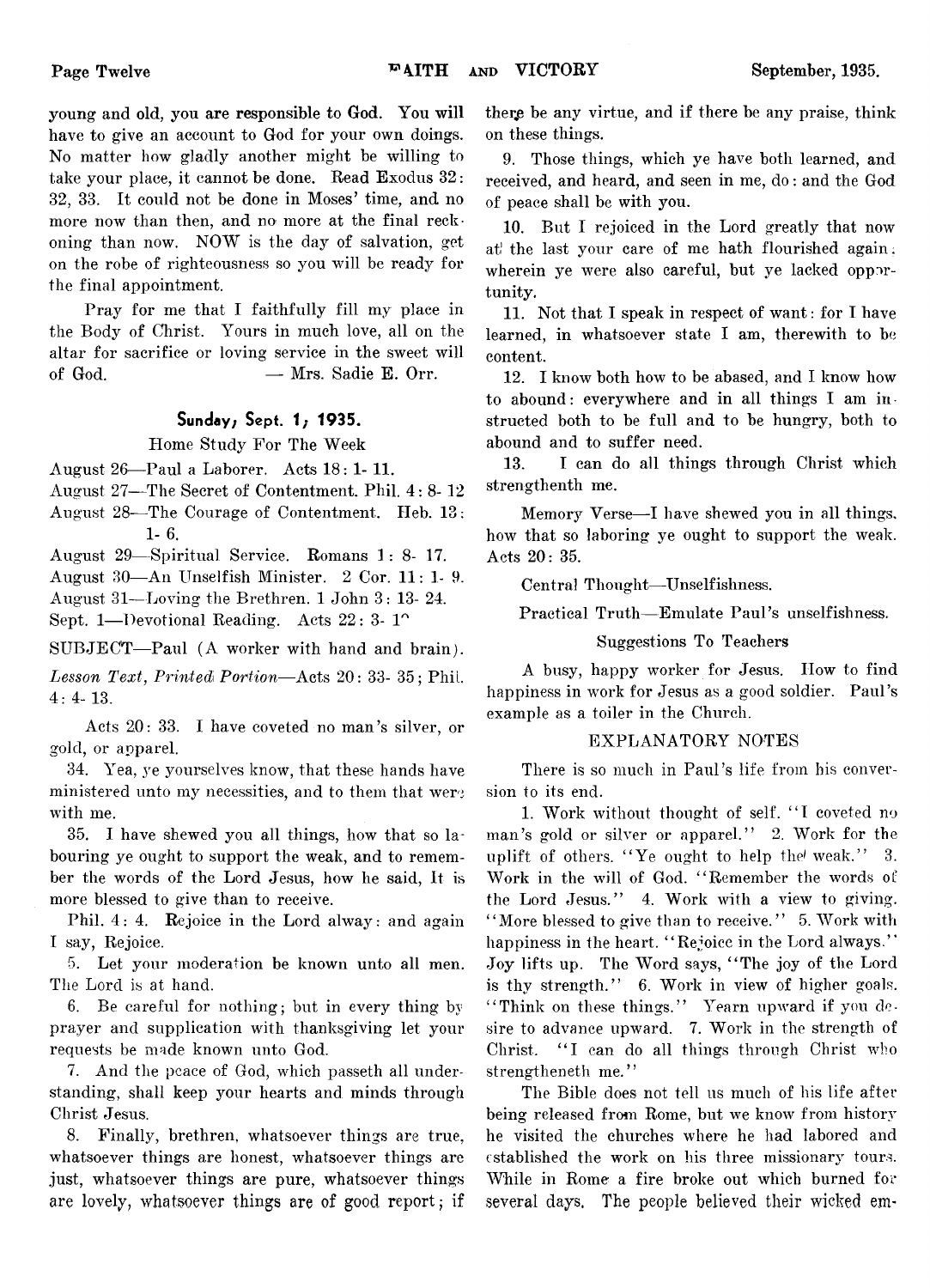porer Nero had ordered the city set on fire, and to save himself from the blame, he accused the Christians of doing it. Then the people rose up in great fury against the Christians and put many of them to death. Among those killed, we are told, were the apostles Peter and Paul. Paul, it is said, was beheaded and Peter crucified. This bit of history is from Poster's Story of the Bible.

# Sunday, Sept. 8, 1935.

Home Study For The Week

Sept. 2— A Faithful Convert. Acts 16: 11- 15.

Sept. 3— Hospitality of a Fellow Craftsman. Acts 18: 1- 4.

Sept. 4—Women Helpers. Phil. 4:1-7.

Sept. 5— A Benevolent Seamstress. Acts 9: 36- 43.

Sept. 6— Women at the Mill. Matt. 24: 38- 44.

Sept. 7—Workers at Home. Titus 2: 1-8.

Sept. 8— Devotional Reading. Pro. 31: 23- 31. SUBJECT—Lydia and Priscilla.

Christian Women in Industrial Life

*Lesson Text, Printed Portion*—Acts 16 : 11- 15; 18: 1- 3, 24- 28.

Acts 16: 11. Therefore loosing from Troas, we came with a straight course to Samothracia, and the next day to Neapolis:

12. And from thence to Pliillippi, which is the chief city of that part of Macedonia, and a colony: and we were in that city abiding certain days.

13. And on the sabbath we went out of the city by a river side, where prayer was wont to be made; and we sat down, and spake unto the women which resorted thither.

14. And a certain woman named Lydia, a seller of purple, of the city of Thyatira, which worshipped God, heard us: whose heart the Lord opened, that she attended unto the things which were spoken of Paul.

15. And when she was baptized, and her household, she besought us, saying, If ye have judged me to be faithful to the Lord, come into my house, and abide there. And she constrained us.

Acts 18: 1. After these things Paul departed from Athens, and came to Corinth;

2. And found a certain Jew named Aquila, born in Pontus, lately come from Italy, with his wife Priscilla; (because that Claudius had commanded all Jews to depart from Rome:) and came unto them.

3. And because he was of the same craft, he abode with them, and wrought: for by their occupation they were tentmakers.

Acts 18 : 24. And a certain Jew named Apollos, born at Alexandria, an eloqutnt man, and mighty in the scriptures, came to Ephesus.

25. This man was instructed in the way of the Lord; and being fervent in the spirit, he spake and taught diligently the things of the Lord, knowing only the baptism of John.

26. And he began to speak boldly in the synagogue: whom when Aquila and Priscilla had heard, they took him unto them, and expounded unto him the way of God more perfectly.

27. And when he was disposed to pass into Achaia, the brethren wrote, exhorting the disciples to receive him: who, when he was come, helped them much which had believed through grace:

28. For he mightily convinced the Jews, and that publicly, shewing by the scriptures that Jesus was Christ.

Memory Verse-—Give her of the fruit of her hands and let her works praise her in the gates. Pro. 31:31.

Central Thought—Women able to have their work count for God.

Practical Truth— Christian women can engage in industry pleasing to God.

## Suggestions To Teachers

A meeting out of doors by the river-side. Serving God in our daily work.

## EXPLANATORY NOTES

AVomen have, been used by God in His work all down through the time of Christ as helpers extending hospitality. There were benevolent seamstresses, home makers, sacrificing for the cause of God, teacher of good things, working; with their hands, eminent in teaching the gifted Alexandrian, Apollos, " the way of the Lord more perfectly." Read of the prophetess Miriam's song of deliverance. Ex. 15: 20, 21. The prophetess Deborah. Judges 4:4-9. The courage and willingness she went to battle with Barak while she judged Israel.

Dear women in Christ, take courage, live the life of faith and teach it to your sons and grand sons as grandmother Lois, and mother Eunice did Timothy. All dear Christian women, live a life worthy of imitation, God will reward.

# Sunday, Sept. 15/ 1935.

Home Study For The Week Sept. 9—Paul Chooses Timothy. Acts 16: 1- 5.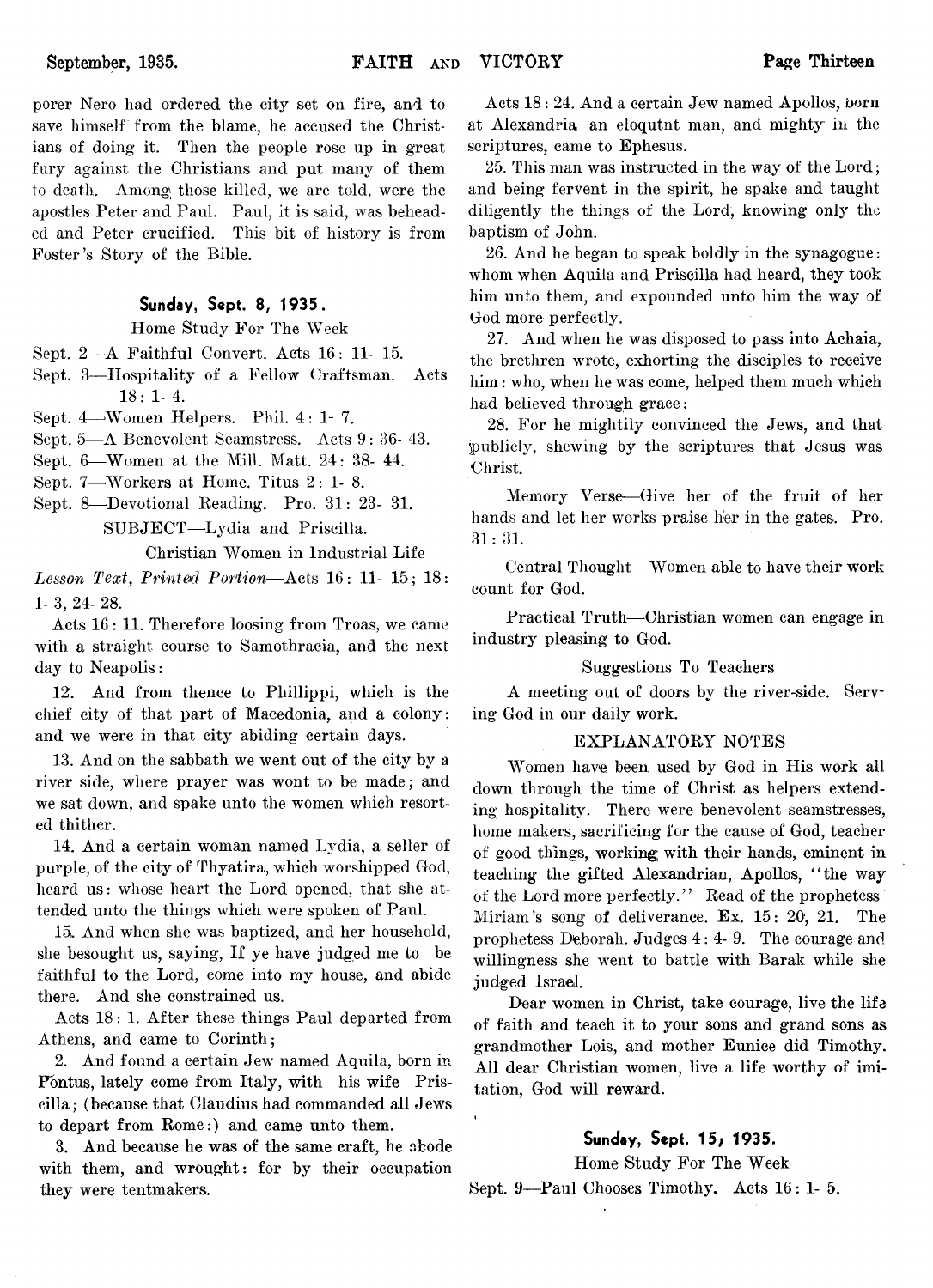Sept. 10— Paul's Charge to Timothy. 2 Tim. 1: 1- 14

iSept. 11— A Good Soldier. *2\* Tim. 2: 1- 13. \*

Sept. 12— A Good Workman. 2 Tim. 2: 14- 26.

Sept. 13—A Good Preacher. 2 Tim. 4:1-8.

Sept. 14— A Good Teacher. *2\* Tim. 4: 6-16.

Sept. 15— Devotional Reading. 1 Tim. 6: 11- 16.

SUBJECT-Timothy, a Christian Worker in Training.

Lesson Text, Printed Portion—2 Tim. 1: 1- 14.

2 Tim. 1: 1. Paul, an apostle of Jesus Christ by the will of God, according to the promise of life which is in Christ Jesus.

2. To Timothy, my dearly beloved son: Grace, mercy and peace, from God the Father and Christ Jesus our Lord.

3. I thank God, whom I serve from my forefathers with pure conscience, that without ceasing I have remembrance of thee in my prayers night and day;

4. Greatly desiring to see thee, being mindful of thy tears, that I may be filled with joy;

5. When I call to remembrance the unfeigned faith that is in thee, which dwelt first in thy grandmother Lois, and thy mother Eunice, and I am persuaded that m thee also.

6. Wherefore I put thee in remembrance that thou stir up the gift of God, which is in thee by the putting on of my hands.

7. For God hath not given us the spirit of fear; but of .power, and of love,, and of a sound mind.

8. Be not thou therefore ashamed of the testimony of our Lord, nor of me his prisoner: but be thou partaker of the afflictions of the gospel according to the power of God;

9. Who hath saved us, and called us with an holy calling, not according to our works, but according to his own purpose, and grace, which was given us in Christ Jesus before the world began,

10. But is now made manifest by the appearing of our Saviour Jesus Christ, who hath abolished death, and hath brought life and immortality to light through the gospel:

11. Whereunto I am appointed a preacher, and an apostle, and a teacher of the Gentiles.

12. For the which cause I also suffer these things: nevertheless I am not ashamed: for I know whom I have, believed, and am persuaded that he is able to keep that which I have committed unto him against that day.

13. Hold fast the form of sound words, which thou hast heard of me, in faith and love which is in Christ Jesus,

14. That good thing which was committed unto thee keep by the Holy Ghost which dwelleth in us.

Memory Verse— Study to shew thyself approved unto God, a workman that needeth not to be ashamed, rightly dividing the word of truth. 2 Tim. 2: 15.

Central Thought-Timothy in training.

Practical Truth— All workers for God and souls need the kind of training Timothy had.

## Suggestions To Teachers

The boy Timothy, a missionary in making. His training in home and church.

## EXPLANATORY NOTES

Timothy was a native of Lystra, son of a Jewess and a Greek. He received very careful religious training from early childhood, and was converted at the time of Paul's first visit to Lystra, no doubt. The apostle's next visit seven years later found Timothy "well reported of by the brethren that were at Lystra and Iconium." From that time on he became a constant, faithful companion of Paul.

Paul in his second imprisonment, knowing his end was near, urgently wrote Timothy to come to him at onee. We do not know but may reasonably believe that this last recorded wish of Paul was gratified and that his "son in the gospel" was a comfort to him in his last hours. It is said Timothy also suffered martyrdom some years later.

Timothy's training for service consisted in training in godliness, prayer, faith, fellowship, development, courage, endurance, hope, doctrine and fidelity, all by the precious Holy Spirit and the Word. Dear workers, let us all tarry in the same training school.

# Sunday, Sept. 22, 1935.

Home Study For The Week

Sept. 16—A Great Leader. Acts 21: 15- 19.

Sept. 17— A Wise Leader. Gal. 2: 6- 10.

Sept. 18— A Safe Counsellor. Acts 15: 12- 21.

Sept. 19— A Man of Faith. James 1: 1- 11.

Sept. 20— God's Good Gifts. James 1: 12- 18.

Sept. 21—'Wisdom from Above. James 3: 13- 18.

Sept. 22— Devotional Reading. Matt. 4: 1- 11.

SUBJECT— James, A Great Christian Leader.

*Lesson Text*, *Printed Portion*— James 1: 1- 17.

James 1: 1. James, a servant of God and of the Lord Jesus Christ, to the twelve tribes which are scattered abroad greeting.

2. My brehren, count it all joy when ye fall into divers temptations;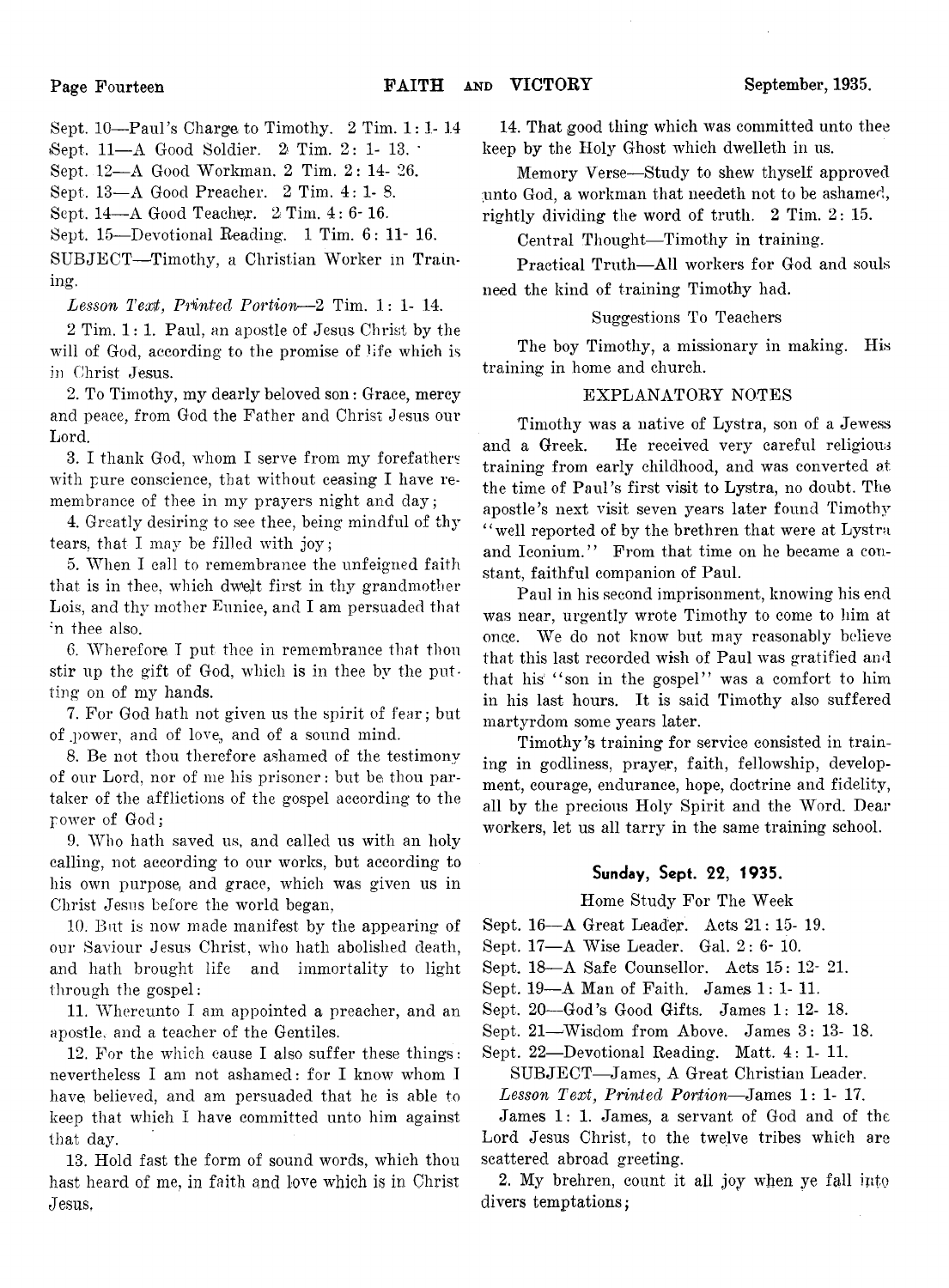3. Knowing this, that the trying of your faith worketh patience.

4. But let patience have her perfect work, that ye may be perfect and entire, wanting nothing.

5. If any of you lack wisdom, let him ask of God, that giveth to all men liberally, and upbraideth not; and it shall be given him.

6. But let him ask in faith, nothing wavering. For he that wavereth is like a wave of the sea driven with the wind and tossed.

7. For let not that man think that he shall receive anything of the Lord.

8. A double minded man is unstable in all his ways.

9. Let the brother of low degree rejoice in that he is exalted:

10. But the rich, in that he is made low: because as the flower of the grass he shall pass away.

11. For the sun is no sooner risen with a burning heat, but it withereth the grass, and the flower thereof falleth, and the grace of the fashion of it perisheth: so also shall the rich man fade away in his ways.

12. Blessed is the man that endureth temptation: for when he is tried, he shall receive the crown of life which the Lord hath promised to them that love him.

13. Let no man say when he is tempted, I am tempted of God: for God cannot be tempted with evil, neither tempteth he. any man:

14. But every man is tempted, when he is drawn away of his own lust, and enticed.

15. Then when lust hath conceived, it bringeth forth sin: and sin, when it is finished, bringeth forth death.

16. Do not err, my beloved brethren.

17. Every good gift and every perfect gift is from above, and cometh down from the Father of lights, with whom is no variableness, neither shadow of turning.

Memory Verse—Blessed is the man that, endureth temptation; for when he is tried, he shall receive the crown of life, which the Lord hath promised to them that love him. James 1: 12.

Central Thought— Blessedness of endurance.

Practical Truth—The endurance of temptation brings victory with its joy and strength.

Suggestions To Teachers

James gives a motto for youth, also the message today, How to meet life's circumstances.

# EXPLANATORY NOTES

James in the beginning of his epistle announces himself*f " a* servant of God and of the Lord Jesus Christ." Who could wish a higher title Yet it calls for a life of service to men in accordance with the will of God as revealed in Jesus Christ our Lord and Savior. James says, " My brethren, count it all joy when ye fall into divers temptations." My observation and experience many times is that dear souls flounder around until all bruised, discouraged, and then find what a loss of strength, joy and lack of growth in patience, and begin to recall and regain faith. God extends his compassion and help, and joy springs up and we find "the joy of the Lord is our strength."

Here's a bit of the history of James' life. From the earliest times James the writer of the epistle has been recognized as the brother of our Lord (Mark 6: 3). Some think also he was one of the twelve apostles. He favored the admission of Paul into the fellowship of the Church and soon became leader of Christianity in Palestine. Surnamed " The Just." He was highly esteemed even among the unbelievers, and when about 62 A. D. he was stoned to- death by bigoted foes, the people of Jerusalem where he lived were intensely indignant. His execution was believed to have been the cause of the destruction of the city a few years later.

His whole epistle is an exhortation to a life of service, joy, patience, wisdom, brotherliness, victory and trust. It was written in Jerusalem where he lived. The readers are warned against deadly covet ousness and worldliness, and comforted in present and threatening temptations and sufferings.

# Sunday, Sept. 29, 1935

Home Study For The Week

- Sept. 23— A Pastor and His People. 3 John 1- 14.
- Sept. 24— Walking in the Light. 1 John 1: 1- 10.
- Sept. 25—G od's Loving Commandments. 2 John 1- 12
- Sept. 26—The Gift of Eternal Life. 1 John 5:1- 12.
- Sept. 27— The Primacy of Love. 1 John 3: 1- 12.
- Sept. 28— John the Seer. Rev. 1: 10- 20.

Sept. 29—Devotional Reading. 1 John 4: 7- 21.

SUBJECT— John, The Minister and His People. *Lesson Text9 Printed Portion*—3rd John.

3rd John 1. The elder unto the well-beloved Gaius, whom I love in the truth.

2. Beloved, I wish above all things that thou mayest prosper and be in health, even as thy soul prospereth.

3. For I rejoiced greatly, when the brethren came and testified of the truth that is in thee, even as thou walkest in the truth.